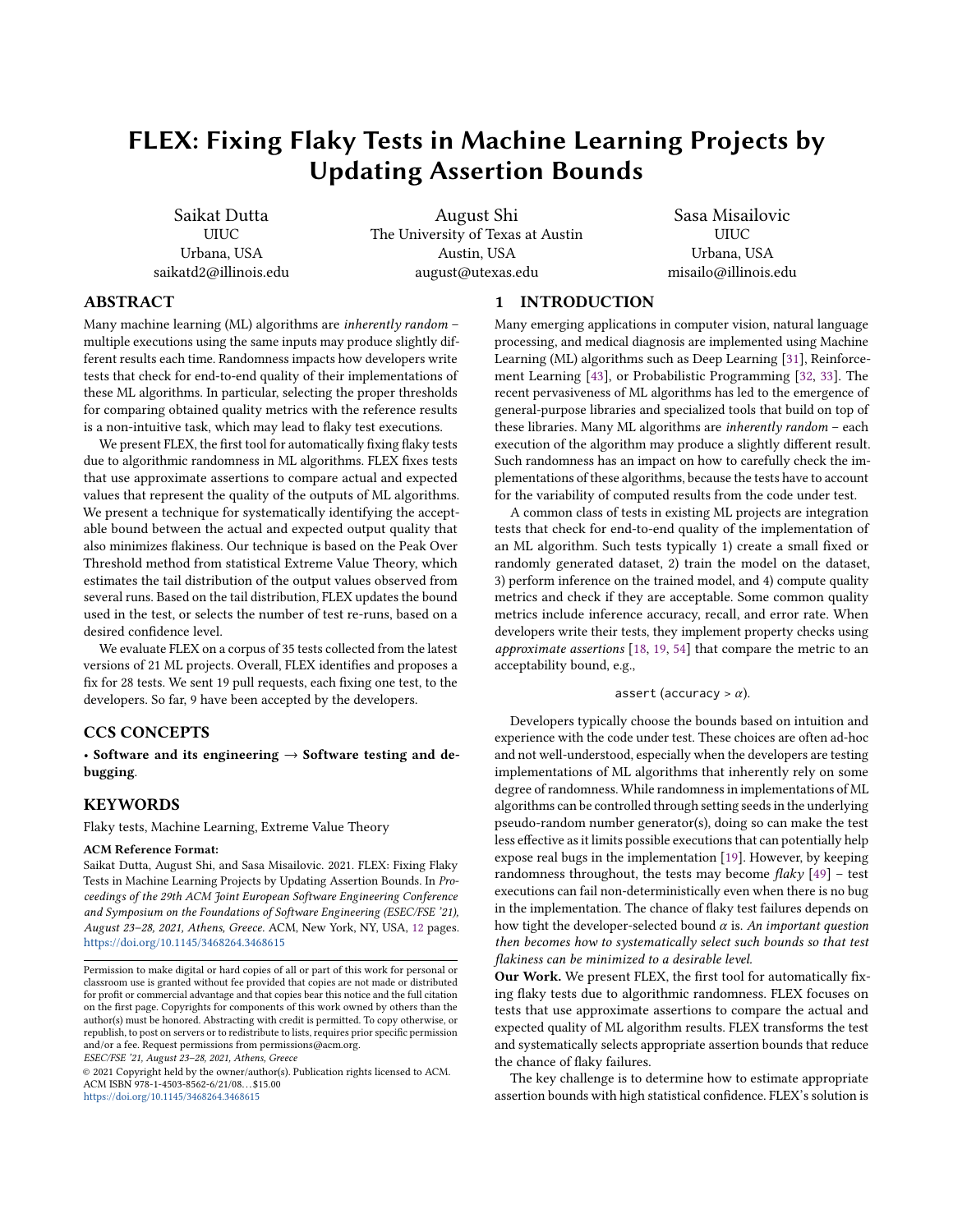based on Extreme Value Theory (EVT). EVT [\[14,](#page-10-2) [26,](#page-11-7) [64\]](#page-11-8) is a branch of statistics, often used in finance and hydrology, that can model extreme events, such as market risks (finance) or occurrence of extreme floods (hydrology). Given an input sample of measurements of some observed variable, EVT models the tail of the distribution, which can then be used to compute the likelihood of extreme values. The advantage of using EVT is that, in the limit, the tail distribution will converge to a specific group of probability distributions.

We use the Peak Over Threshold (POT) [\[64\]](#page-11-8) method from EVT to estimate the tail distribution of a ML algorithm's result quality. With this method, the tail distribution converges in the limit to an instance of the Generalized Pareto Distribution (GPD) [\[64\]](#page-11-8). GPD is parameterized by a shape parameter, which determines if the measured quantity has a tail (left or right) that is exponentially bounded. An exponentially bounded tail converges quickly to GPD and can be used to estimate an appropriate bound for the variable in the failing assertion. On the other hand, a heavy tailed distribution cannot provide a reasonable estimate. In such a case, we either collect more samples (to get a better estimate) or resort to alternative test fixing strategies.

FLEX records the actual values in the assertion (e.g., the variable accuracy in the example assertion earlier) from multiple executions. It then uses the recorded values to estimate the GPD as representative of the tail distribution. Since the tail distribution converges to GPD only in the limit, FLEX uses statistical methods to find the sufficient number of samples of the output value that leads to convergence. FLEX then uses the inferred GPD to determine the likelihood of the extreme values and choose an assertion bound  $\alpha$  that keeps the chance of the test failure below a pre-specified probability C.

FLEX implements several test fix strategies to reduce flakiness:

- Update the assertion using a statistical tail bound: FLEX handles two kinds of assertions. First, for assertions that compare the absolute values (e.g., the variables accuracy and  $\alpha$  from our earlier example assertion), FLEX collects the samples of the actual value accuracy, computes the bound satisfying the confidence level using POT, and updates the constant  $\alpha$  with the new bound. Second, for assertions that use bounds for differences between two values, FLEX estimates the tail distribution of the differences and updates the bound based on the tail estimate.
- Update the assertion using an empirical bound: FLEX updates the assertion as in previous strategy, but instead of computing GPD, it uses an empirical bound computed using bootstrap sampling [\[22\]](#page-11-9). It is used when the POT method fails to compute the tail distribution or produces a heavy-tailed distribution.
- Rerun the test to improve confidence: FLEX does not modify the test body, but marks it using the @flaky annotation [\[25\]](#page-11-10) so that the test is re-run on failure, only declaring true failure if it fails for all re-runs; this annotation then reduces the chance of a flaky failure stopping a build. Currently, developers may use reruns and specify the number of repetitions based on some intuition. Instead, FLEX determines the number either from the estimated GPD (when available) or using the observed failure rate.

Updating the thresholds in the assertions does not change the execution time of the test. However, re-running the test can increase the overall execution time (as a function of the failure probability). Results. We evaluate FLEX on a corpus of 35 existing flaky tests collected from the latest versions of 21 projects, which use one of six popular Machine Learning and Probabilistic Programming frameworks: PyTorch [\[61\]](#page-11-11), TensorFlow [\[76\]](#page-11-12), TensorFlow-Probability [\[16\]](#page-10-3), Pyro [\[7\]](#page-10-4), PyMC3 [\[71\]](#page-11-13), and NumPyro [\[57\]](#page-11-14). The dependent projects provide domain specific functionalities and have a wide user base.

FLEX proposes a fix for 28 tests (Section [7.1\)](#page-7-0). It selected the statistical tail bound strategy in 17 cases, empirical bound strategy in 2 cases, and re-run strategy in 9 cases. For the remaining 7 tests, FLEX determines that the current assertion bound is looser than what FLEX suggests. Hence, we do not propose fixes for those cases, as the flaky failures, if they occur, are statistically rare. We sent 19 pull requests, each fixing one test, to the developers. So far, 9 pull requests have been accepted by the developers, 4 are pending, and 6 have been rejected. Of the 6 rejected pull requests, the developers mostly acknowledged the flakiness and chose to fix the problem in their own way custom to the project. These results jointly demonstrate that our approach can reduce the flakiness of tests by proposing appropriate assertion bounds for pre-specified confidence levels.

Contributions. This paper makes the following contributions:

- We present FLEX, the first technique for automatically fixing tests that are flaky due to algorithmic randomness in ML algorithms.
- We present a novel test fixing algorithm that leverages statistical techniques from Extreme Value Theory to guide several test modification strategies.
- We evaluate FLEX on a corpus of 35 flaky tests, fixing 28 tests while determining that the rest do not need fixes. FLEX is publicly available at [https://github.com/uiuc-arc/flex.](https://github.com/uiuc-arc/flex)

## <span id="page-1-0"></span>2 EXAMPLE

We present an example flaky test whose assertion is not properly bounded, leading it to pass and fail non-deterministically when run multiple times on the same version of code. The flaky test is named test\_ground\_truth\_separated\_modes, from ICB-DCM/pyPESTO, a library for parameter estimation that provides state-of-art algorithms for optimization and uncertainty analysis of black-box objective functions [\[65\]](#page-11-15).

Listing [1](#page-2-0) presents the (simplified) test code. The test first initializes a sampler using the Adaptive Metropolis Sampling algorithm, which is a Markov Chain Monte Carlo (MCMC) method (Line [2\)](#page-2-1). It initializes a dataset for the test, which is sampled from a mixture of two Gaussian distributions (Line [3\)](#page-2-2). The test then defines the objective function that needs to be optimized. In this case, the objective function measures whether the generated MCMC samples resemble the target mixture distribution using a negative log likelihood metric (not shown here). Then, the test uses the MCMC sampler to find a solution to the problem that uses 1000 iterations for sampling (Line [4\)](#page-2-3). The test compares the results of the sampler with the expected ground truth (Line [8\)](#page-2-4) using the Kolmogorov-Smirnov (KS) test [\[59\]](#page-11-16), a popular statistical procedure used to find the distance between two probability distributions (lower is better). The test checks whether the KS distance/statistic is below 0.1 (Line [9\)](#page-2-5).

We found that this flaky test fails 17 out of 500 times we run it on the same version of code. Our inspection found that the computed KS statistic varies due to inherent randomness of the code under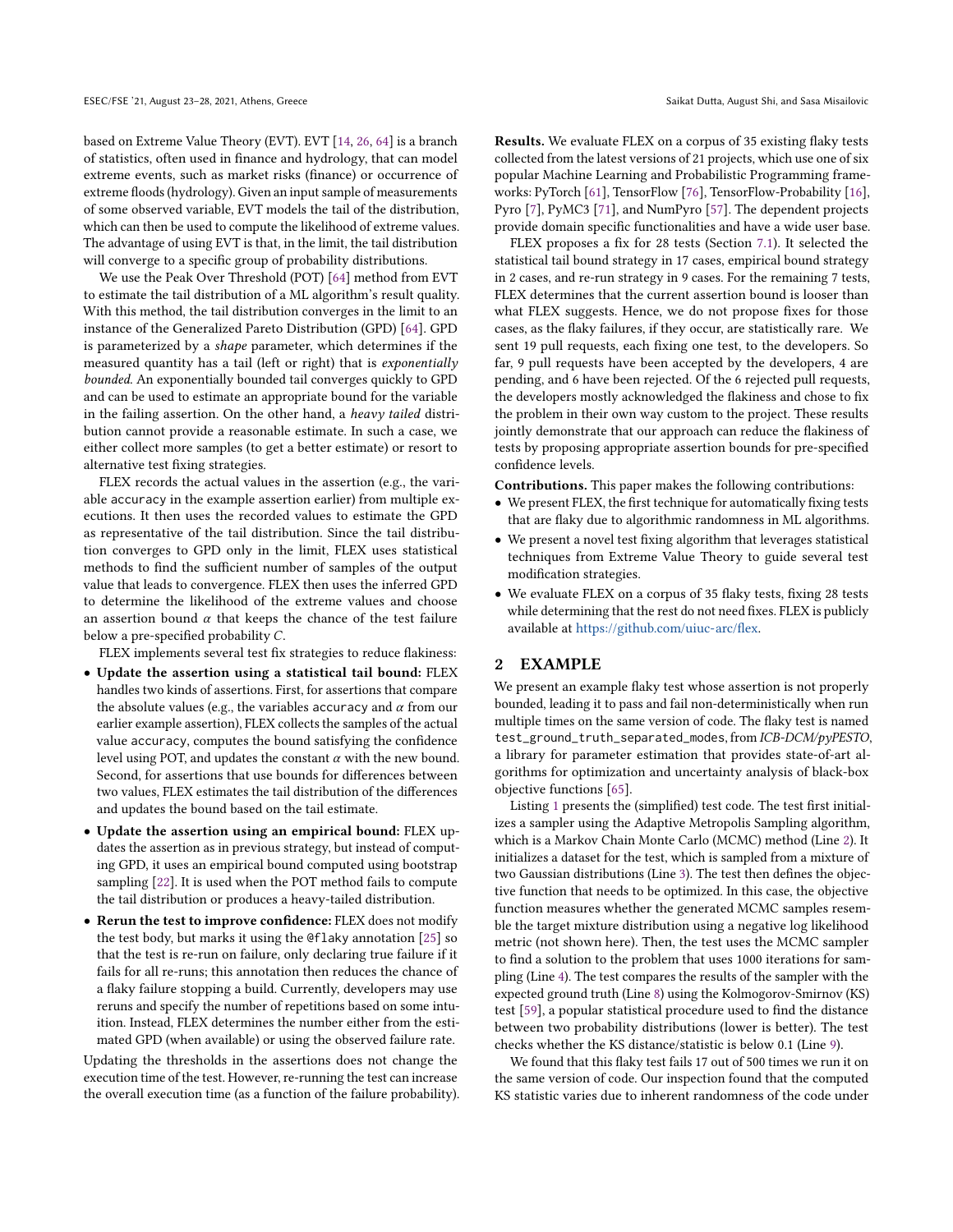<span id="page-2-3"></span><span id="page-2-2"></span><span id="page-2-1"></span><span id="page-2-0"></span>

| def test_ground_truth_separated_modes():                                |
|-------------------------------------------------------------------------|
| sampler = sample.AdaptiveParallelTemperingSampler(internal_sampler=     |
| → sample.AdaptiveMetropolisSampler(), n_chains=3)                       |
| problem = gaussian_mixture_separated_modes_problem()                    |
| result = sample.sample(problem, n_samples=1000, sampler=sampler, x0=np. |
| $\rightarrow$ array([0,]))                                              |
| samples = $result.sample\_result.trace_x[0, :, 0]$                      |
| $rvs1 = norm.rvs(size=5000, loc=-1., scale=np.sqrt(0.7))$               |
| $rvs2 = norm.rvs(size=5001, loc=100., scale=np.sqrt(0.8))$              |
| statistic, pval = ks_2samp(np.concatenate([rvs1, rvs2]), samples)       |
| $-assert$ statistic $\leq 0.1$                                          |
| $\text{tasset static} < 0.2$                                            |

<span id="page-2-5"></span><span id="page-2-4"></span>Listing 1: Fix for test in ICB-DCM/pyPESTO

```
def _propose_parameter(self, x: np.ndarray):
```

```
x_new = np.random.multivariate_normrmal(x, self._cov)
```
return x\_new

<span id="page-2-7"></span>Listing 2: Source of randomness for example flaky test



Figure 1: Distribution of values from example flaky test

test; such variance in computed values is common in machine learning (ML) projects [\[19\]](#page-10-1). The source of randomness in this test is in the Adaptive Metropolis Sampling algorithm. The sampling algorithm makes some random choices during its execution such as choosing the next sample (from a distribution) for a parameter that is being estimated. Listing [2](#page-2-6) shows the corresponding code snippet. Since the sampler runs for a finite number of steps (1000 in this case), the solution may sometimes be further from the ground truth values than what is expected. As a result, the KS statistic can sometimes exceed 0.1, causing the test to fail.

We collected the actual computed values of the KS statistic at the failing assertion (Line [9\)](#page-2-5) from several test executions. Figure [1](#page-2-7) shows the distribution of the collected samples. Clearly, we see that some values exceed the expected bound (0.1) originally set by the developers. We assume the code under test is implemented correctly, so we would then need to repair the test code, providing a more reliable assertion bound to ensure it fails less often due to randomness.

To compute a better assertion bound, we need to examine the tail of this distribution and also provide statistical confidence in our estimation. A naive strategy here might be to use the observed extreme value as the new bound (0.15 here). However, this strategy does not give statistical confidence that the execution will never result in an even more extreme value. Another workaround might be to set the bound to a large value, say 1.0. However, doing so can lead to the test missing bugs which manifest as accuracy regressions. Ideally, we want to determine a value that is both large enough as to minimize the flakiness and tight enough as to not miss bugs.

We leverage methods from Extreme Value Theory (EVT) to compute a bound with high statistical confidence (Section [3\)](#page-2-8). These methods take as input a set of samples of the observed variable (e.g.,



<span id="page-2-9"></span>

#### Figure 2: Estimated Tail Distribution (Exponential) and corresponding percentile estimates

statistic) and return a curve representing the tail (left/right) of the distribution. We can then use the tail distribution to estimate the most probable extreme value (max/min) for a pre-specified confidence level. In this example, since we want to find the maximum bound of statistic, we need to inspect its right tail. Using EVT method Peak Over Threshold, we are able to fit an exponential distribution to the tail samples (see Figure [2\)](#page-2-9). We estimate this distribution using only 100 samples collected from executing this test. To check for goodness of fit and confirm that we do not need more samples, we use a sequence of statistical hypothesis tests (GPD test [\[4,](#page-10-5) [10\]](#page-10-6)). Using this distribution, we can ultimately determine that the assertion bound should be 0.2, which ensures the computed values will lead to a passing assertion 99.9 percent of the time (the assertion bound is at the 99.9th percentile for the tail distribution). We do not choose the 99.99th percentile (0.3) in this case, since it seems to be too extreme. We sent a pull request that changes the assertion bound to this value to the developers of this project. The developers accepted and merged this pull request, leaving a message: "Thanks for this contribution! I think checking the test percentiles is the way to go indeed" [\[66\]](#page-11-17). Further, we also collected 1 million samples for this test and observed that our predicted bound indeed matches this empirical percentile.

An alternative strategy to fix such tests might be to fix the seed in the random number generator(s) (RNG) that are being used, which would make the test execution more deterministic. However, setting the seed can also make the test more brittle: future changes in code under test or the RNG can break the test. Also, it can hide potential bugs since the test will always observe the same set of values from the RNG. In this example, the developers also agreed on this point saying: "I think checking the test percentiles is the way to go indeed (unless we set the RNG, which we however rather don't want to atm)"  $[66]$ .

#### <span id="page-2-8"></span>3 BACKGROUND: EXTREME VALUE THEORY

Extreme Value Theory (EVT) encompasses statistical methods that model the probability of extreme events (e.g., those more extreme than any event observed so far). We will next describe EVT and related statistical methods that we use in our approach. We will use the standard notation from the probability theory:  $X$  will denote a random variable,  $X_1, \ldots, X_n$  will denote random variables, each representing observed samples of X, and  $F(X \leq x)$  (or equivalently  $F(x)$ ) will denote the cumulative distribution function (CDF) of the random variable  $X$ . It denotes the probability that the value of  $X$ is smaller than a constant x. To make distribution parameters  $\theta$ explicit, we will write  $F(x; \theta)$ .

To characterize the probability of extreme events, EVT studies values which are relatively smaller/larger (i.e. belong to the tail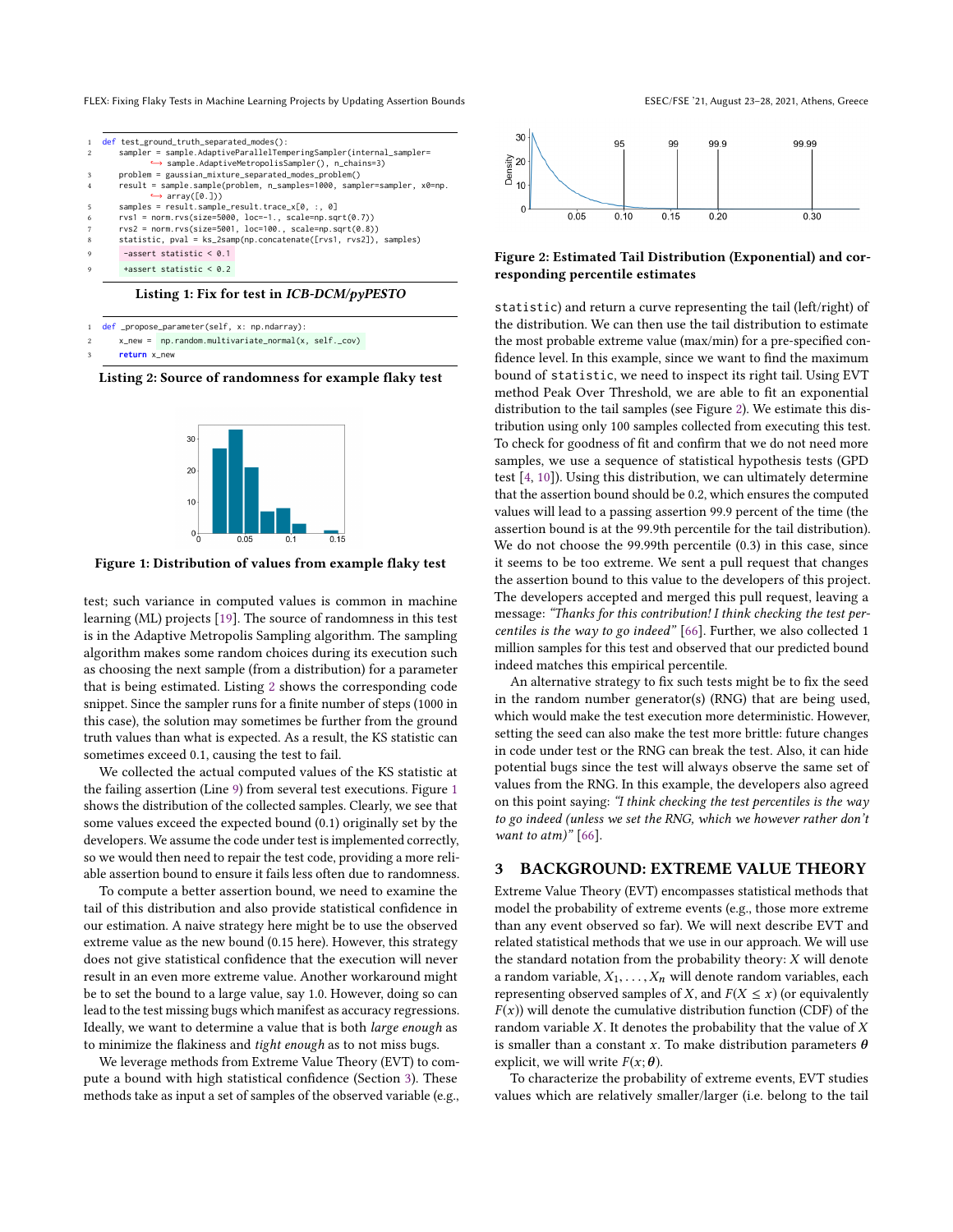region) than the rest of the observations in the sample, and uses them to model the tail (right/left) of the distribution.

Peak Over Threshold (POT). For a random variable X, the POT method [\[64\]](#page-11-8) takes as input a set of independent and identically distributed (i.i.d.) samples:  $X_1, \ldots, X_n$ , and outputs a distribution representing the tail of the distribution of  $X$ . The POT method uses a user-specified threshold  $T$  to select a subset of samples that exceed the threshold. This threshold helps select values from the tail of the distribution. POT represents the tail of arbitrary continuous distributions using exceedance probability. Given a random variable X, with CDF  $F_X$ , we define exceedance probability  $F_T$  as the CDF of  $X$  above threshold  $T$ :

$$
F_T(y) = \mathbb{P}(X - T \le y \mid X > T) = \frac{F(T + y) - F(T)}{1 - F(T)}
$$
(1)

where  $0 \leq y \leq x_F - T$ , where  $x_F$  is the rightmost endpoint of F or infinity. Prior work [\[5,](#page-10-7) [64\]](#page-11-8) showed that for a large class of continuous distributions F and large T,  $F_T$  can be approximated by a Generalized Pareto Distribution (GPD), i.e.,  $F_T(y)$  converges in distribution to  $G(y)$  as  $T \rightarrow \infty$ , where

$$
G(y; T, \sigma, \xi) = \begin{cases} 1 - \left[1 + \xi \frac{y - T}{\sigma}\right]^{-1/\xi} & \text{if } \xi \neq 0\\ 1 - \exp^{-(y - T)/\sigma} & \text{if } \xi = 0 \end{cases}
$$
 (2)

Here, T,  $\sigma$ , and  $\xi$  correspond to *location*, scale, and shape, respectively. These parameters can be estimated using Maximum Like-lihood Estimation (MLE) methods [\[53\]](#page-11-18). The shape parameter,  $\xi$ , determines the nature of the tail: light, exponential, or heavy.

<span id="page-3-0"></span>

Figure 3: Example CDF plots for light, exponential, and heavy tailed GPD distributions with  $\xi = -0.5$ ,  $\xi = 0$ , and  $\xi = 0.5$  respectively ( $\mu = 0$  and  $\sigma = 10$ )

Figure [3](#page-3-0) presents an example of how different kinds of tail distributions behave. The exponential-tailed distributions and light-tailed distributions (defined as having less probability mass in the tail than exponential) converge very fast and can provide reasonable estimates of the extremes. However, the heavy-tailed distribution (defined as having more probability mass in the tail than exponential) converges very slowly. Computing an assertion bound in a high percentile for such a distribution would result in a very extreme value that may be an impractical assertion bound for a test.

Estimating Parameters of GPD. Given a set of observations  $S = x_1, \ldots, x_n$ , the *location*, *scale*, and *shape* parameters of GPD can be estimated using Maximum Likelihood Estimation (MLE) methods. MLE methods compute the point estimate of distribution parameters that maximize the likelihood that distribution produces the observed data. Formally, the likelihood function can be defined as  $\mathbb{P}(\theta | s) = \mathbb{P}(\theta | x_1) \cdot \mathbb{P}(\theta | x_2) \cdot \ldots \cdot \mathbb{P}(\theta | x_n) = \Pi_{i=1}^n \mathbb{P}(\theta | x_i)$ , imed as  $\mathbb{F}(\theta|\mathcal{S}) = \mathbb{F}(\theta|x_1) \cdot \mathbb{F}(\theta|x_2) \cdot \ldots \cdot \mathbb{F}(\theta|x_n) = \prod_{i=1}^n \mathbb{F}(\theta|x_i)$ , where  $\theta$  is the set of parameters of GPD distribution. MLE then

obtains the parameter estimates that maximize this likelihood:  $\argmax_{\theta} \prod_{i=1}^{n} \mathbb{P}(\theta | x_i)$ . Intuitively, it selects parameter values such<br>that observed data is most probable. As the number of observations that observed data is most probable. As the number of observations grows, the MLE estimates converge in probability to the true values. Goodness-of-fit vs. Samples Count. According to POT, the tail distribution is guaranteed to converge to the GPD distribution in the limit [\[26,](#page-11-7) [64\]](#page-11-8). However, it is unknown how many samples may be needed for convergence in practice, especially if the distribution has a heavy tail. The choice of threshold  $T$  determines a trade-off between goodness of fit and minimum samples required for convergence. Researchers have proposed several heuristics for choosing appropriate thresholds.

In this work, we adopt the methodology proposed by Bader et al. [\[4\]](#page-10-5) for automated threshold selection using goodness of fit tests. The precise problem can be stated as follows: Given a sequence of samples  $X_1, \ldots, X_n$  of size *n*, we want to determine the lowest threshold T such that the GPD fits the exceedances  $Y_i = X_i - T$ adequately. Bader et al. propose using a sequence of goodness of fit tests for the GPD over each candidate threshold in an increasing/decreasing order until the stopping criteria is reached.

For an ordered set of thresholds:  $T_1 < ... < T_l$ , let there be  $z_i$ <br>reedances  $i \in I_1$  . It for each threshold. The sequence of pull exceedances,  $i \in \{1, \ldots, l\}$ , for each threshold. The sequence of null hypotheses can be stated as " $H_0^i$ : The distribution of  $z_i$  exceedances above  $T_i$  follows the GPD." The alternative hypotheses are " $H_i^i$ : The distribution of z, exceedences above  $T_i$  does not follow the GPD." distribution of  $z_i$  exceedances above  $T_i$  does not follow the GPD."

We use the non-parametric Anderson-Darling test [\[10\]](#page-10-6) (as recommended by Bader et al.) for this hypothesis test. To reduce the chances of choosing the wrong threshold by mistake (also known as False Discovery Rate or FDR), the authors introduce special stopping criteria when evaluating these hypotheses. In particular, we test each threshold, starting from the highest, and stop if the following criteria is satisfied:  $\exp\left(\sum_{j=k}^{l}\right)$  $\frac{\log p_j}{i}$ .  $\left|\leq \frac{\gamma\cdot k}{l}\right|$ l where  $\gamma$  is the False Discovery Rate (probability of choosing a wrong threshold),  $k \in \{1, ..., l\}$  is the index of the current threshold, and  $p_j$  is the p-value returned by the jth hypothesis test  $H_0^j$ . This technique allows for a principled way to select a reliable threshold and check whether a GPD can be fit. When one or more of the hypothesis tests pass based on the stopping criteria, we say that the samples converged to a GPD and choose the lowest threshold for further analysis. If all the hypothesis tests fail, this means that we may need more samples. We abstract this check using StopTest function in our algorithm (Section [4.2\)](#page-4-0).

Box-Cox Transformation. Box-Cox transformation [\[8\]](#page-10-8) is a power transform that can create a monotonic transformation of data (i.e. preserves the original order of values). This transformation is useful in making the data closer to a normal distribution and stabilizing its variance. Normality is a key assumption in many statistical analyses. Hence, applying the Box-Cox transformation can enable a broader range of analyses on the data. The Box-Cox transformation can be described as follows:

$$
y_i^{(\lambda)} = \begin{cases} \frac{y_i^{\lambda} - 1}{\lambda}, & \lambda \neq 0; \\ \log y_i, & \lambda = 0; \end{cases}
$$
 (3)

where  $\lambda$  is a parameter that can be estimated from the samples using MLE methods. It can only be applied when  $y_i > 0$ ,  $i \in \{1, \ldots, n\}$ .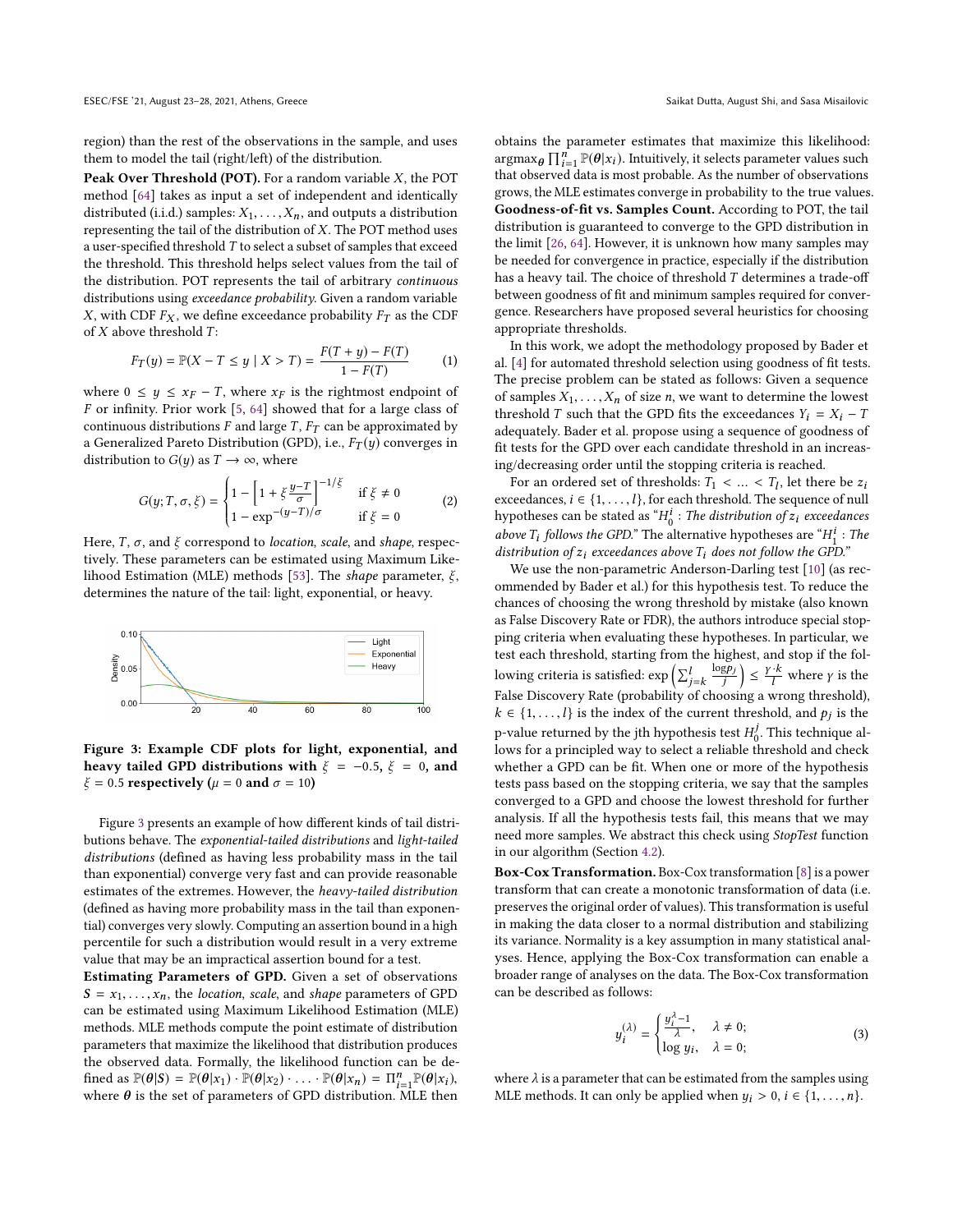Teugels and Vanroelen [\[77\]](#page-11-19) showed that applying Box-Cox transformation can be useful in presence of heavy tails and can lead to faster convergence. Further, Helsel and Hirsch [\[36\]](#page-11-20) showed that quantiles (or percentiles) are invariant to monotonic transformations. Hence,  $Q_{\tau}(f(Y)) = f(Q_{\tau}(Y))$ , where Q is the quantile function,  $\tau \in (0, 1)$  is any given quantile, f is the monotonic transformation, and Y is the set of samples. There is no known guarantee that applying the Box-Cox transformation on data will prove to be always useful for any given statistical analysis [\[58\]](#page-11-21). However, it is a useful heuristic that can help speed up or even enable finding convergence for a distribution.

# 4 FLEX

We propose FLEX, a technique for fixing flaky tests caused by inherent algorithmic randomness in ML projects. FLEX assumes that the code under test is implemented correctly and thus considers tests that fail some of the time to be flaky and in need of repair. Given an assertion A in a test  $\mathbb T$  of the form assert  $X < \alpha$ , FLEX performs the following steps: 1) Collect and pre-process the samples  $X_1, \ldots, X_n$  of actual value X from several test executions, 2) Determine the lowest possible threshold  $T$  such that a GPD,  $G_X$ , can be fit to  $Y_i = X_i - t, i \in \{1, ..., n\}$ , with a confidence of at least 95% using the Goodness-of-fit approach described in Section [3,](#page-2-8) 3) Estimate the most probable bound B from  $G_X$  for X, based on the desired confidence level  $C \in (0, 1)$ , as provided by the developer, and update the assertion bound to B. For instance, if  $C = 0.99$  then we determine *B* such that  $P(X \le B) \ge 0.99$ .

## 4.1 FLEX Algorithm

Algorithm [1](#page-4-1) describes the main FLEX algorithm. It takes a test  $T$ , an assertion  $A$  in the test, and a confidence threshold  $C$  as input and returns the fixed version(s) of the test T∗ as output. Intuitively, the algorithm executes T several times and collects the samples from the values being compared in the assertion until either the tail distribution converges to a light or exponential tail or the number of samples collected exceeds the maximum sampling limit (MAX\_SAMPLES) and therefore we consider to not converge.

In each iteration of the loop (Lines [7-18\)](#page-4-1), we execute the test N times and collect samples from the assertion (Line [8\)](#page-4-1). We add the new samples to the existing set, Samples, and check if the tail distribution converges to a light or exponential tail (Lines [9-10\)](#page-4-1). The estimation algorithm TailBoundEstimator (Section [4.2\)](#page-4-0) takes the samples Samples, assertion  $A$ , a flag  $F$  to enable/disable the Box-Cox transformation (Section [3\)](#page-2-8), and confidence level  $C$  as inputs. When a distribution has a light or exponential tail, the distribution has a finite bound and hence can be used to fix the test assertion. On the other hand, if the distribution does not converge or has a heavy tail, we might need more samples to get a better estimate. If we fail to get a bound, then we try to get an estimate by enabling the Box-Cox transformation (Line [12\)](#page-4-1). We choose to check convergence first without transforming because the transformation adds extra overhead. Note that Box-Cox can be applied only on positive data. If all the samples are negative, then we change the sign of the values before the analysis and revert the sign of the results if the analysis succeeds. However, if we have a mix of positive and negative values, we do not apply this transformation.

<span id="page-4-1"></span>

| Algorithm 1 FLEX Algorithm |  |  |
|----------------------------|--|--|
|                            |  |  |

| <b>Input:</b> Test $T$ , Assertion A, Confidence level $C$<br>Output: Fixed test T* |  |  |  |  |  |  |  |
|-------------------------------------------------------------------------------------|--|--|--|--|--|--|--|
| 1: procedure FLEX(T, $A, C$ )                                                       |  |  |  |  |  |  |  |
| $Conv \leftarrow False$<br>2:                                                       |  |  |  |  |  |  |  |
| $D \leftarrow \perp$<br>3:                                                          |  |  |  |  |  |  |  |
| Samples $\leftarrow \emptyset$<br>4:                                                |  |  |  |  |  |  |  |
| $N \leftarrow \text{INITIAL\_ SAMPLE\_SIZE}$<br>5:                                  |  |  |  |  |  |  |  |
| Bound $\leftarrow \infty$<br>6:                                                     |  |  |  |  |  |  |  |
| while $ Samples  <$ MAX_SAMPLES do<br>7:                                            |  |  |  |  |  |  |  |
| $S \leftarrow \text{TestRunner}(\mathbb{T}, A, N)$<br>8:                            |  |  |  |  |  |  |  |
| $Samples \leftarrow Samples \cup S$<br>9:                                           |  |  |  |  |  |  |  |
| Conv, D, Bound $\leftarrow$ TailBoundEstimator(Samples, A, False, C)<br>10:         |  |  |  |  |  |  |  |
| if not Conv or not is LightOrExp $(D)$ then<br>► Enable transform<br>11:            |  |  |  |  |  |  |  |
| Conv, D, Bound $\leftarrow$ TailBoundEstimator(Samples, A, True, C)<br>12:          |  |  |  |  |  |  |  |
| end if<br>13:                                                                       |  |  |  |  |  |  |  |
| if Conv and isLightOrExp(D) then<br>14:                                             |  |  |  |  |  |  |  |
| break<br>15:                                                                        |  |  |  |  |  |  |  |
| end if<br>16:                                                                       |  |  |  |  |  |  |  |
| 17:<br>$N \leftarrow$ NEXT_SAMPLE_SIZE                                              |  |  |  |  |  |  |  |
| end while<br>18:                                                                    |  |  |  |  |  |  |  |
| return Patcher( $T$ , A, Samples, D, Bound)<br>19:                                  |  |  |  |  |  |  |  |
| 20: end procedure                                                                   |  |  |  |  |  |  |  |
|                                                                                     |  |  |  |  |  |  |  |

We continue the loop until the sample size exceeds a user-set limit MAX\_SAMPLES or if the tail converges to light or exponential distribution (Lines [14-16\)](#page-4-1). Finally, FLEX patches the test using different available fix strategies depending on whether it finds a finite bound or not (Section [5\)](#page-5-0) and returns the patched test (Line [19\)](#page-4-1).

#### <span id="page-4-0"></span>4.2 Estimating the Statistical Tail Bound

Given a set of samples collected from test executions, the tail estimation algorithm applies the Peak Over Thresholds (POT) method to select values from the tail of the distribution (based on a threshold) and check if they converge to a tail distribution (which belongs to the Generalized Pareto Distribution (GPD)). However, selecting an appropriate threshold is non-trivial and can affect convergence. In this work, we use an automatic threshold selection technique [\[4\]](#page-10-5) to compare different threshold choices (discussed in Section [3,](#page-2-8) Goodness-of-fit) and choose the lowest threshold that passes the GPD test [\[10\]](#page-10-6), meaning it fits adequately to a GPD distribution.

Algorithm [2](#page-5-1) shows the tail bound estimation algorithm, Tail-BoundEstimator. The algorithm takes as input a set of samples S, an assertion A, a flag F on whether or not to enable the Box-Cox transformation, and a confidence level C for choosing the bound. For the threshold that the POT method needs, we iterate over a set of possible, user-defined thresholds M (Line [5\)](#page-5-1). Any value exceeding a threshold is considered to be part of the tail of the distribution and is used to fit to a distribution that helps compute the bound. For each threshold  $t$ , we compute the exceedances (Line [11\)](#page-5-1). We apply the GPD test for convergence and compute the p-value  $p$ . We also obtain the shape (Light/Exp/Heavy) and specification of the distribution  $D$  if it converges (Line [15\)](#page-5-1). If the GPD test succeeds (i.e.,  $p >$  SIGNIFICANCE\_LEVEL), and we obtain a light or exponential distribution (Line [20\)](#page-5-1), then we estimate the bound B by computing the extreme percentile  $(Q_C)$  for the distribution such as 99th or 99.99th (Line [21\)](#page-5-1). If the Box-Cox transformation is enabled, the ComputePerc method also transforms the bound back to the original scale of the samples. If we obtain a mildly heavy tail (e.g.,  $0 < \xi < \varepsilon$ , for some small  $\varepsilon$ ), we can still approximate it using an exponential distribution in some cases. We use the Likelihood Ratio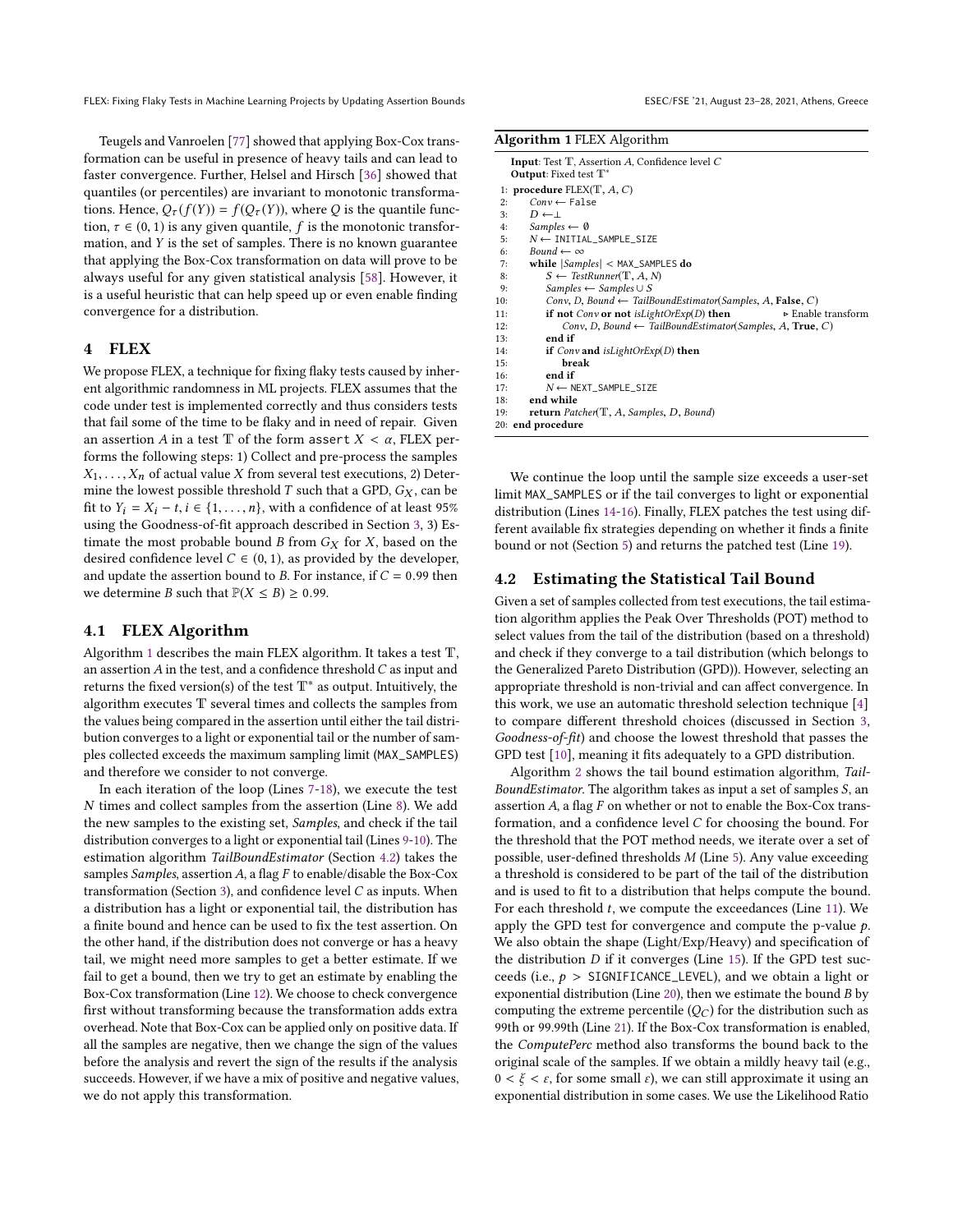<span id="page-5-1"></span>Algorithm 2 Tail Bound Estimation Algorithm

|     | <b>Input:</b> Samples S, Assertion A, Enable Transformation F, Confidence level C<br><b>Output:</b> Convergence result Conv, GPD distribution D, Bound B |                                                        |  |  |  |  |  |  |
|-----|----------------------------------------------------------------------------------------------------------------------------------------------------------|--------------------------------------------------------|--|--|--|--|--|--|
|     | 1: procedure TAILBOUNDESTIMATOR(S, A, F, C)                                                                                                              |                                                        |  |  |  |  |  |  |
| 2:  | if F then                                                                                                                                                |                                                        |  |  |  |  |  |  |
| 3:  | $S \leftarrow$ Transform(S)                                                                                                                              |                                                        |  |  |  |  |  |  |
| 4:  | end if                                                                                                                                                   |                                                        |  |  |  |  |  |  |
| 5:  | $M \leftarrow GetThresholds(S)$                                                                                                                          |                                                        |  |  |  |  |  |  |
| 6:  | $D \leftarrow \perp$                                                                                                                                     |                                                        |  |  |  |  |  |  |
| 7:  | $B \leftarrow \infty$                                                                                                                                    |                                                        |  |  |  |  |  |  |
| 8:  | $Conv \leftarrow$ False                                                                                                                                  |                                                        |  |  |  |  |  |  |
| 9:  | $P \leftarrow \emptyset$                                                                                                                                 |                                                        |  |  |  |  |  |  |
| 10: | for $t \in SortedDescending(M)$ do                                                                                                                       |                                                        |  |  |  |  |  |  |
| 11: | $exc \leftarrow \{x - t   x > t, x \in S\}$                                                                                                              | ► POT method                                           |  |  |  |  |  |  |
| 12: | $if$ $ exc $ < MIN_TAIL_SAMPLES then                                                                                                                     |                                                        |  |  |  |  |  |  |
| 13: | continue                                                                                                                                                 |                                                        |  |  |  |  |  |  |
| 14: | end if                                                                                                                                                   |                                                        |  |  |  |  |  |  |
| 15: | $p \leftarrow$ GPDTest(exc)                                                                                                                              | $\triangleright$ Convergence Test                      |  |  |  |  |  |  |
| 16: | $P \leftarrow P \cup p$                                                                                                                                  |                                                        |  |  |  |  |  |  |
| 17: | if $p >$ SIGNIFICANCE_LEVEL then                                                                                                                         | ► Check if converged                                   |  |  |  |  |  |  |
| 18: | $D \leftarrow \text{FitGPD}(S)$                                                                                                                          |                                                        |  |  |  |  |  |  |
| 19: | $Conv \leftarrow True$                                                                                                                                   |                                                        |  |  |  |  |  |  |
| 20: | if isLightOrEx $p(D)$ then                                                                                                                               |                                                        |  |  |  |  |  |  |
| 21: | $B \leftarrow ComputePer(D, C, t, F)$                                                                                                                    | ⊳ Find new bound                                       |  |  |  |  |  |  |
| 22: | else                                                                                                                                                     |                                                        |  |  |  |  |  |  |
| 23: | $D' \leftarrow FitWithLRT(D)$                                                                                                                            | Approximate to exponential                             |  |  |  |  |  |  |
| 24: | if $D' \neq \perp$ then                                                                                                                                  |                                                        |  |  |  |  |  |  |
| 25: | $B \leftarrow ComputePer(C)$ , C, t, F)                                                                                                                  |                                                        |  |  |  |  |  |  |
| 26: | $D \leftarrow D'$                                                                                                                                        |                                                        |  |  |  |  |  |  |
| 27: | end if                                                                                                                                                   |                                                        |  |  |  |  |  |  |
| 28: | end if                                                                                                                                                   |                                                        |  |  |  |  |  |  |
| 29: | end if                                                                                                                                                   |                                                        |  |  |  |  |  |  |
| 30: | if $StopTest(P)$ then                                                                                                                                    | $\triangleright$ Stopping criteria for hypothesis test |  |  |  |  |  |  |
| 31: | break                                                                                                                                                    |                                                        |  |  |  |  |  |  |
| 32: | end if                                                                                                                                                   |                                                        |  |  |  |  |  |  |
| 33: | end for                                                                                                                                                  |                                                        |  |  |  |  |  |  |
| 34: | return $Conv, D, B$                                                                                                                                      |                                                        |  |  |  |  |  |  |
|     | 35: end procedure                                                                                                                                        |                                                        |  |  |  |  |  |  |
|     |                                                                                                                                                          |                                                        |  |  |  |  |  |  |

Test [\[34\]](#page-11-22) as a hypothesis test to check if original distribution and the exponential distribution obtained by fitting to the samples are not significantly different. We use the estimate if the hypothesis test passes (Lines [23-27\)](#page-5-1). The FitWithLRT function (Line [23\)](#page-5-1) abstracts this test and fitting to exponential distribution. If the stopping criteria (StopTest, described in Section [3\)](#page-2-8) for the hypothesis tests is satisfied, we break out from the loop (Line [30\)](#page-5-1).

When considering possible thresholds, we iterate through them in descending order, because we would like to select the lowest threshold (which in turn selects more samples from the tail region) to obtain a reliable estimate of the bounds of the distribution. Finally, the algorithm returns the status of convergence Conv, the GPD distribution D, and the estimated bound B.

## 4.3 Implementation of FLEX Components

We describe details on how we implement the main components for FLEX. We implement FLEX in Python.

Test Runner. It takes as input a test  $T$ , an assertion A within  $T$ , and the number of times to run N. First, Test Runner instruments test T to log the actual and expected values used in the assertion A. For instance, for an assertion of the form  $assert\_allclose(a, b)$ , it will instrument the assertion to  $log$  values  $a$  and  $b$  before the assertion. Second, it will execute the test  $N$  times, parse the values of  $a$  and  $b$ from the execution logs and return it to the caller. Test Runner uses pytest [\[68\]](#page-11-23), a popular library for executing tests in Python projects. Tail Bound Estimator. It implements the algorithm described in Section [4.2](#page-4-0) to 1) check whether the tail distribution has converged and 2) to estimate an appropriate bound for the assertion A if the distribution converged and has a light or exponential tail. We use the "Eva" package in R [\[23\]](#page-11-24) for the GPD test. We use the Box-Cox implementation in scipy to transform (or inverse transform) the samples. We choose the common significance level of 0.05 for the GPD test. For StopTest check, we use the false discovery rate  $(y)$  of 0.05.

Patcher. The *Patcher* module takes a test T, assertion A in the test, all collected samples Samples, fitted GPD D, and the proposed bound B as input and provides one or more fixed version(s) of the test as output. If B is not  $\infty$ , it updates the assertion in the test accordingly (Section [5.5\)](#page-6-0) and returns the patched test to the caller. Otherwise, it may also propose other fixes for the test. We discuss each fix strategy in Section [5.](#page-5-0)

#### <span id="page-5-0"></span>5 TEST FIXING STRATEGIES

FLEX provides three different strategies for automatically fixing and updating a flaky test depending on whether a finite tail bound can be computed using EVT and the nature of the assertion (Sections [5.1-](#page-5-2) [5.3\)](#page-5-3). FLEX may also choose not to fix a test (Section [5.4\)](#page-6-1) when it deems that the original bound is already looser than our proposed bound (indicating that failures are statistically rare). When multiple fixes are proposed by FLEX, we first we fix a test using the statistical bound when available. Otherwise, we use the empirical bound for the fix. If the estimated confidence interval for the empirical bound is too high, we choose to re-run the test instead. We may also need to adapt our strategy based on the context, (see Section [6.3\)](#page-7-1).

# <span id="page-5-2"></span>5.1 Using the Statistical Tail Bound (SB)

If we obtain a light or exponential tailed distribution using Algorithm [2,](#page-5-1) then the distribution has a finite bound. We then simply compute the extreme percentiles (e.g.,  $Q_{0.99}$  or  $Q_{0.9999}$ ), based on developer specified threshold C, to find a value that is higher (or lower) than the original bound used in the assertion and update the assertion with the new bound. The fixed assertion then has a failure probability of approximately  $1 - C$ .

## 5.2 Using the Empirical Bound (EB)

If the tail bound estimation algorithm (Algorithm [2\)](#page-5-1) fails to converge or provide a finite bound (a heavy tail distribution), FLEX estimates an empirical bound from the observed executions. FLEX uses bootstrap sampling [\[22\]](#page-11-9) to re-sample (with replacement) several times from the available samples and compute the extreme (max/min) from each instance of re-sampled data. As a result, FLEX obtains the set of sample extremes, E, and returns user-specified statistic of this set (e.g.,  $Q_{\tau}(E)$ , mean, or median) as the new empirical bound. FLEX also computes the 95% confidence interval  $(|Q_{0.975}(E) - Q_{0.025}(E)|)$  which denotes the variability in the empirical bound – a smaller confidence interval indicates the empirical bound is close to the true bound.

# <span id="page-5-3"></span>5.3 Re-Running the Test (RR)

The Flaky [\[25\]](#page-11-10) plugin for pytest allows the developers to automatically re-run the test on failure. To use this plugin, a developer needs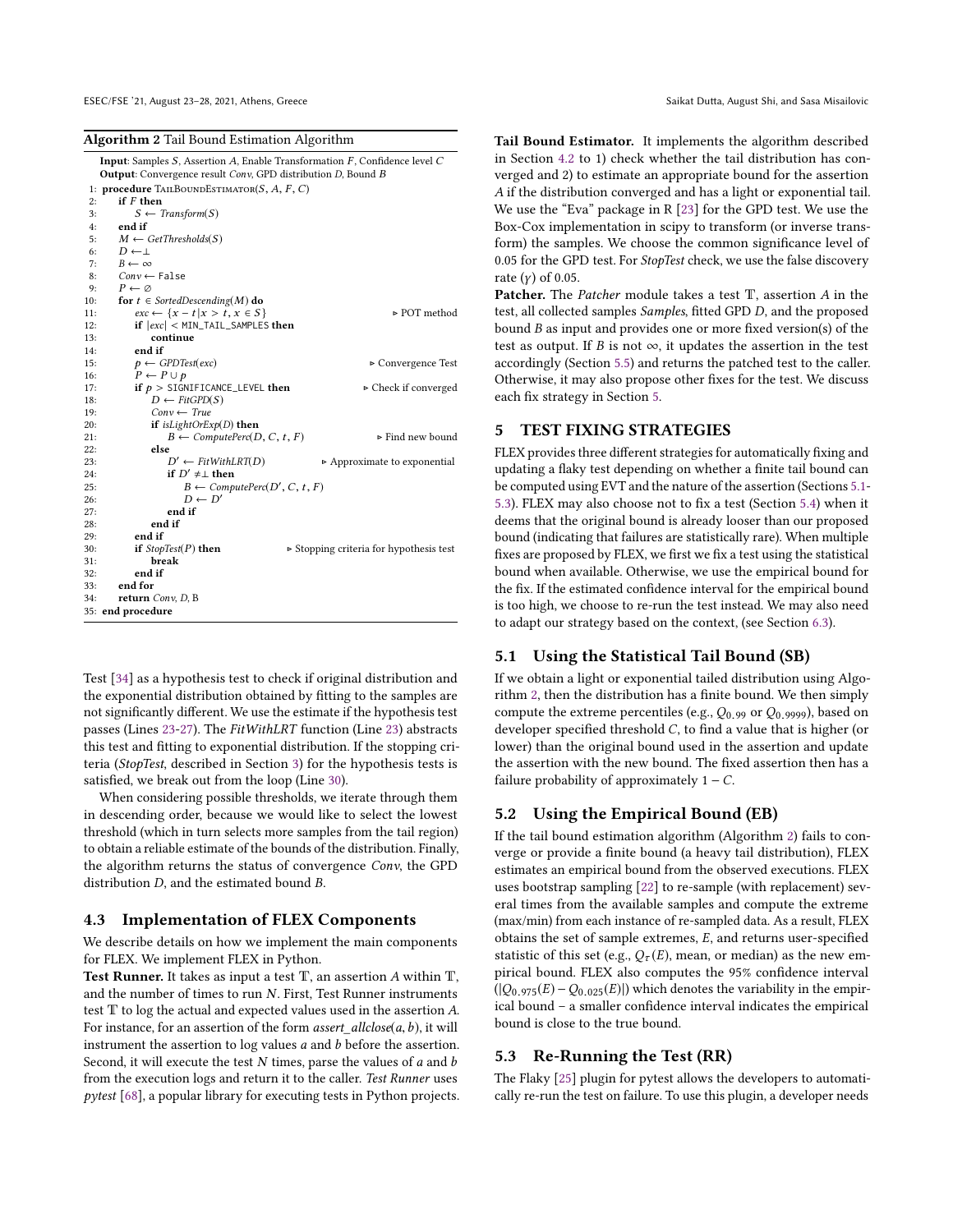to annotate the test using @flaky. This plugin also allows additional parameters: max\_runs (default 2) and min\_passes (default 1). The plugin runs the test up to max\_runs times until it passes max\_passes times. FLEX can annotate the test based on its observed failure rate during its analysis, i.e. re-using the observed executions at the end of Algorithm [1.](#page-4-1) FLEX computes the number of re-runs in the following two ways: 1) FLEX computes the empirical failure probability of the test:  $p = \frac{\# failures}{\#runs}$ . Then it computes the number of re-runs using:  $n = \lceil \log{(1 - C)} / \log{p} \rceil$ , where C is the developer provided confidence level (as in Algorithm [1\)](#page-4-1) for minimum passing probability. 2) If the distribution converges to a heavy tail, we can also compute the probability that a sample exceeds the current bound set in the assertion. For instance, let D be the tail distribution (GPD) returned by Algorithm [2](#page-5-1) and  $\alpha$  be the current bound used in the test. Then, we can compute  $P(x \ge \alpha) = 1 - D(\alpha)$ , which is the failure probability of the assertion. We can then compute the re-runs similar to the previous case using this probability.

Unlike other approaches, re-running may increase the average running time of the test. Specifically, if the run time of the test is  $W,$ the expected run time of the test will be  $\sum_{k=1}^{n} p^{k-1} \cdot (1-p) \cdot k \cdot W$ .

## <span id="page-6-1"></span>5.4 Not Fixing a Test (NF)

In some cases, FLEX may propose a bound that is very close to, or tighter than the original bound, indicating that the assertion bounds are already conservative. This case indicates that test failures, if they occur, are extremely rare events. As such, we report, but do not propose the fix to the developers.

## <span id="page-6-0"></span>5.5 Updating Assertions

We describe how FLEX updates an assertion when a statistical or empirical bound for an assertion can be computed.

Assertions comparing absolute values. This category includes assertions that either compare with a computed value or with a constant. Some examples include the Python assert statement: assert  $[x > | < | > = | < =] \alpha$ , and some other APIs in unittest (e.g., assertGreater( $x, \alpha$ ), assertLess( $x, \alpha$ )) and numpy (e.g., assert\_array\_less $(x, \alpha)$ ). To fix an assertion, FLEX simply replaces  $\alpha$  with the bound it computes. Listing [3](#page-6-2) shows an example of such a fix from the ICB-DCM/pyPESTO project.

<span id="page-6-2"></span>

| $-assert$ statistic $\leq \theta.1$ |
|-------------------------------------|
| $\text{tasset static} < 0.2$        |
|                                     |

#### Listing 3: Fix for test in ICB-DCM/pyPESTO

Assertions using tolerance thresholds. Some assertions check whether the relative or absolute difference between two floatingpoint values is less than a threshold. Some examples include numpy APIs such as: assert\_almost\_equal( $a, b$ , decimal =  $C$ ), and also assert\_allclose(a, b, rtol =  $C_1$ , atol =  $C_2$ ), where C,  $C_1$ , and  $C_2$  are the relative and absolute thresholds respectively. In these cases, FLEX collects the values of both  $a$  and  $b$  from test executions and computes the absolute or relative difference from each execution. FLEX estimates the tail distribution using these differences as samples. It updates the assertion to either use a lower tolerance

threshold or reduce the decimal places being compared depending on the kind of assertion. Listing [4](#page-6-3) shows an example from the microsoft/hummingbird project for absolute tolerance fix.

<span id="page-6-3"></span>-assert\_allclose(model.predict(X),torch\_model.predict(X),rtol=1e-4,atol=**1e-5**) +assert\_allclose(model.predict(X),torch\_model.predict(X),rtol=1e-4,atol=**1e-4**)

#### Listing 4: Fix for test in microsoft/hummingbird

# 6 METHODOLOGY

#### <span id="page-6-6"></span>6.1 Projects and Flaky Tests

We follow a similar methodology as Dutta et al. [\[19\]](#page-10-1) to select machine learning projects for our evaluation. We start with two popular machine learning libraries (PyTorch [\[61\]](#page-11-11) and TensorFlow [\[76\]](#page-11-12)) and four probabilistic programming systems (Pyro [\[7\]](#page-10-4), NumPyro [\[57\]](#page-11-14), TensorFlow-Probability [\[16\]](#page-10-3), and PyMC3 [\[71\]](#page-11-13)) on GitHub. We use GitHub's feature to track the projects dependent<sup>[1](#page-6-4)</sup> on these libraries and also have more than 10 stars, as an indication of popularity.

Table 1: Details of projects used

<span id="page-6-5"></span>

| Project                   | Dependent | Filtered |
|---------------------------|-----------|----------|
| TensorFlow                | 836       | 100      |
| PyTorch                   | 906       | 100      |
| TensorFlow-Prob           | 283       | 100      |
| NumPyro                   | 3         | 3        |
| Pyro                      | 13        | 13       |
| PyMC3                     | 31        | 31       |
| Total                     | 2072      | 347      |
| Unique                    | 1836      | 305      |
| Successful at Testing     |           | 144      |
| Projects with Flaky Tests |           | 21       |

Some of these core libraries can have hundreds of dependents, so we only select the top 100 dependent projects per library for our study. Table [1](#page-6-5) shows all the project details. Overall, we select 305 unique projects. We develop a general installation script to install these libraries, which creates a virtual python environment using Anaconda [\[1\]](#page-10-9), and then it installs the library and all its dependencies in the environment along with some libraries for testing, such as pytest. In Python libraries, developers typically specify all dependencies in the setup.py file, which is the main installation module. They can also specify additional dependencies (e.g., for building documentation and testing) in a requirements.txt file. However, in some cases, the installation process may not work due to incomplete dependency specifications, missing system dependencies (such as SQL server client or open-mpi library), or required specialized build/testing systems (such as Bazel [\[6\]](#page-10-10)). Our installation script installs a general set of system dependencies but relies on pip and pytest to build and test the libraries. Overall, we are able to successfully install and test 144 projects.

Of the resulting 144 projects, we ran their tests using FLEX's Test Runner module, running only the tests with approximate assertions that we support. Initially, we run each test up to 30 times while

<span id="page-6-4"></span> $1$ We use only dependent "packages" as reported by the GitHub API, which are projects that can be installed as a library to be used by others. We use packages because they are more likely to be actively maintained by developers and have reasonable test suites.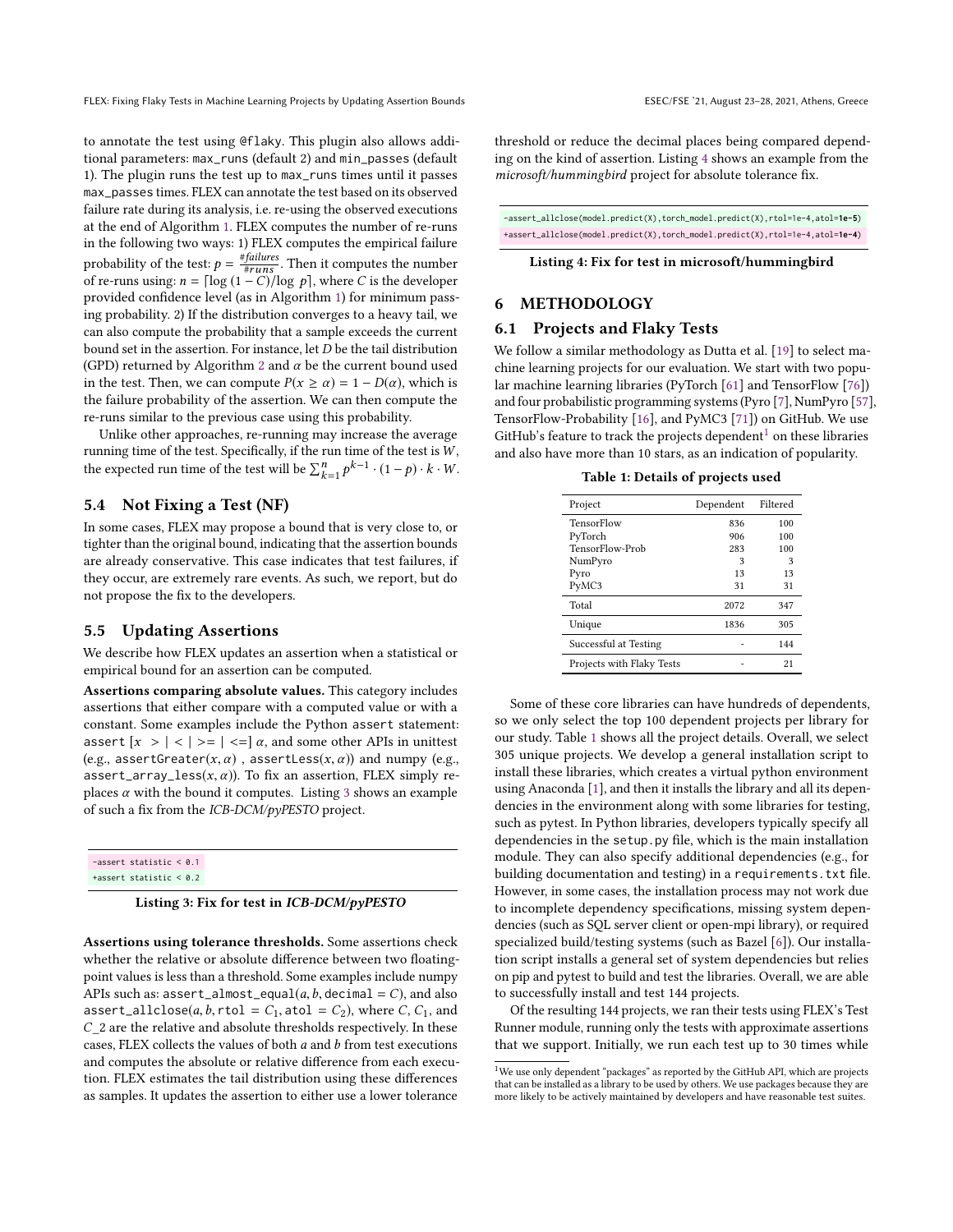recording the actual computed values in each assertion using Test Runner's instrumentation. If any assertion's actual values remain exactly the same for all those initial runs, we discard those tests from consideration. For the remaining tests with assertions whose actual values vary, we run those tests 500 times while recording test results (success/failure) from each run. If we detect any failures (and at least some passing runs as well), we mark the test as flaky and use it for our evaluation. Ultimately, we are left with 21 projects with 35 flaky tests as part of our evaluation. Recall, FLEX assumes that the underlying distribution is continuous. We also included 7 tests with discrete distributions, mainly resembling binomial distribution (that can be often approximated well with a continuous distribution).

## 6.2 FLEX Configuration

For our evaluation, we configure FLEX to first collect an initial 100 samples (INITIAL\_SAMPLE\_SIZE from Algorithm [1\)](#page-4-1). If more samples are needed, we configure FLEX to collect more samples in batches of 50 (NEXT\_SAMPLE\_SIZE in Algorithm [1\)](#page-4-1). We specify FLEX to collect at most 3000 samples before stopping (MAX\_SAMPLES in Algorithm [1\)](#page-4-1).

We set the minimum number of tail samples when testing for convergence to be 50 (MIN\_TAIL\_SAMPLES in Algorithm [2\)](#page-5-1). We use SIGNIFICANCE\_LEVEL of 0.05 for the GPD tests. For the confidence level (C in Algorithm [1\)](#page-4-1), we configure FLEX to use 90th, 95th, 99th, 99.9th and 99.99th percentiles.

We run all experiments on Azure VMs (Standard\_F32s\_v2 configuration) with 3.4GHz Xeon processor with 32 cores and 64GB memory. While executing the tests, we run 20 threads in parallel as to speed up experiments.

## <span id="page-7-1"></span>6.3 Reporting to Developers

For each fix we obtain from running FLEX on a flaky test, we prepare a pull request to send to the developers. In the process of preparing the pull request, we manually inspect the proposed fix(es) and the surrounding context in the test as to determine if the fix seems reasonable. For example, if the assertion initially checks if some count of values is greater than zero, and the fix is to change that assertion bound to instead be a negative number, then the fix does not make sense in the context of this test. We select one of the other available fixes in such a case (Section [5\)](#page-5-0) based on the context.

For each project in our evaluation, we first send a pull request for fixing one test. We initially send just one pull request as to not bother developers immediately with many pull requests if they are not willing to consider such changes. If the developers accept the initial pull request, we send pull requests for fixing the remaining flaky tests. We ensure every pull request we send only addresses one flaky test at a time. As part of a pull request, we provide both the proposed fix and the statistical evidence we gathered by running FLEX on the test. We present to developers information on the number of times the assertion failed out of how many reruns, and we explain how the tail distribution was computed using the actual values from test executions. We suggest the bounds at either 99.9th or 99.99th percentile (depending on the test), but for completeness we also provide the values for the other percentiles (including also 90th, 95th, and 99th percentiles). If the developer chooses one of these bounds, we adjust the pull request accordingly.

## 7 EVALUATION

In this section, we address the following research questions:

- RQ1: How many flaky tests can FLEX fix? Which fix strategy does it apply in each case? How many test runs does it need in each case?
- RQ2: How do the different fix strategies compare and in what scenarios can each be applied?
- RQ3: How do developers respond to the fixes?

# <span id="page-7-0"></span>7.1 Flaky Tests Fixed by FLEX

We run FLEX on the 35 flaky tests found in the latest versions of 21 projects from Section [6.1.](#page-6-6) Table [2](#page-8-0) presents the results. Each row represents one flaky test. Column ID is a shorthand identifier we give to each test for later reference, Project presents the name of the project as a GitHub SLUG, Test presents the name of the test, SHA presents the commit SHA of the project that we ran FLEX on, #Samples presents the number of samples FLEX collected for its analysis, Conv. presents whether the tail distribution converged (Algorithm [1\)](#page-4-1), ( $\checkmark$  means yes,  $\checkmark$  means no), and L/E presents whether the distribution had a light or exponential tail, when it converges (✓ means yes, ✗ means no, - means not applicable).

For the final four columns under Fixed, we mark with  $\checkmark$  the type of fix that FLEX proposed for the test. The column SB means the test was fixed using a statistical bound estimated using the light or exponential tail distribution computed using POT. EB means the empirical bound strategy is used. RR means re-run strategy is used. By default, FLEX prioritizes the fixes SB>EB>RR (Section [5\)](#page-5-0), but adjusts the recommendations based on the context of the test (Section [6.3\)](#page-7-1). NF means that flaky test was not fixed, because FLEX's proposed new assertion bound is tighter than the original (Section [5.4\)](#page-6-1). As such, these tests would be considered tolerant enough already, so FLEX's proposed assertion bound fix would not make sense. In sum, FLEX proposes a fix for 28 flaky tests (SB, EB, RR), while 7 remain not fixed (NF). We compare the fix strategies in Section [7.2.](#page-7-2)

Overall, for 17 tests, FLEX requires only 100 samples (the minimum that we collect) for convergence, showing that our analysis is efficient in most cases. Only for 2 tests does FLEX require more than 1000 samples for convergence. We apply the GPD test to check if we have enough samples to reliably estimate the tail distribution. This gives us statistical confidence in our results. Further, by considering different thresholds for selecting the tail values, we ensure that we can select as many samples from the tail of the distribution for the best possible result. For the remaining 7 tests, which FLEX chooses not to fix, the proposed bound was tighter than original bound. The Box-Cox transformation helped in early convergence and bound estimation for 8 cases: T1, T5, T14, T17, T21, T22, T32, and T34.

#### <span id="page-7-2"></span>7.2 Comparison of Fix Strategies

Out of 28 fixed tests, FLEX proposes the statistical bound for 17 tests, empirical bound for 2 tests, and the re-running strategy for 9 tests. In cases where FLEX suggests multiple fixes, we manually inspect and select the most appropriate fix based on the context. We next discuss in which scenarios each fix might work.

We observe that FLEX's statistical tail analysis converges for 31 tests, out of which we obtain a light or exponential tail for 30 tests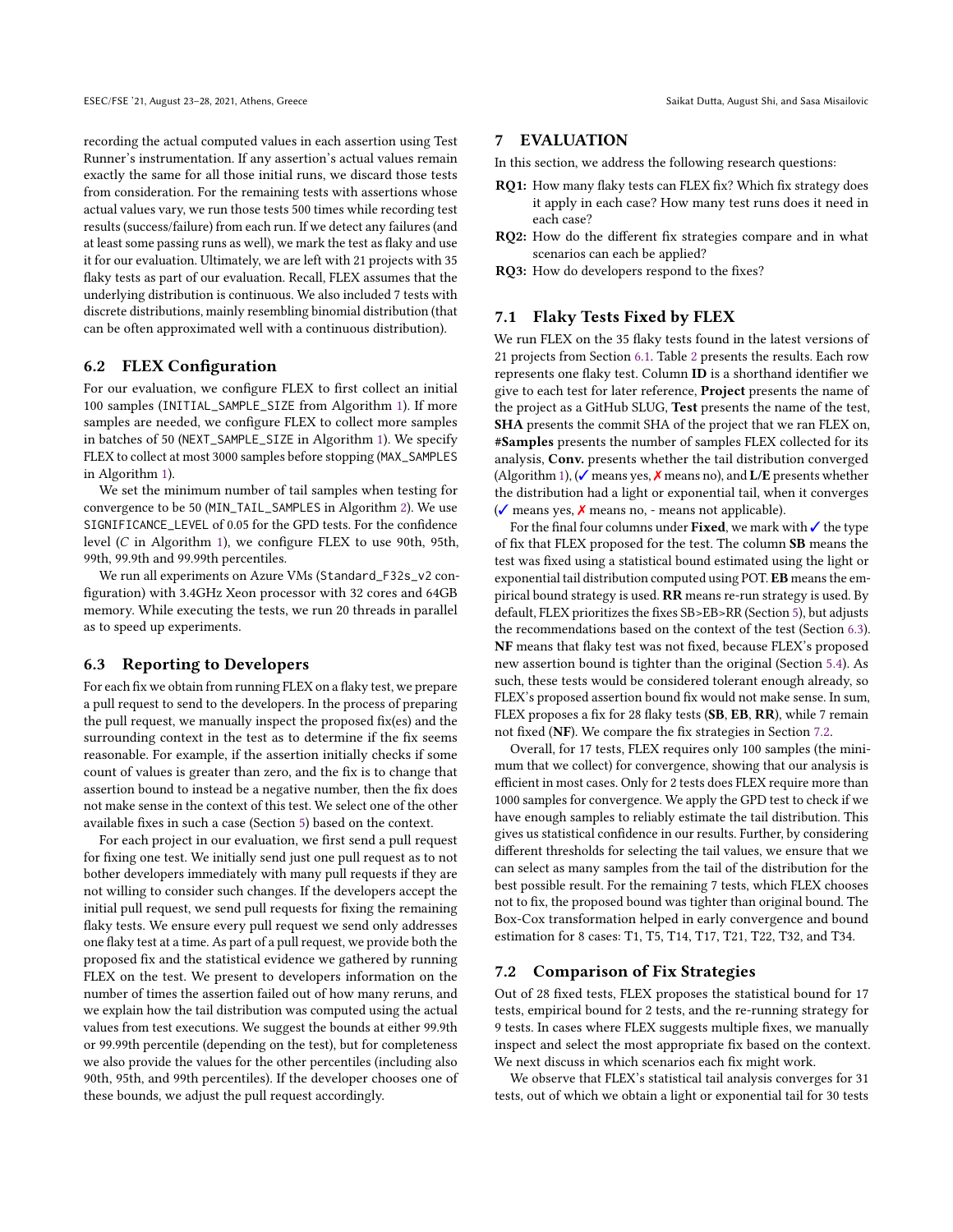<span id="page-8-0"></span>

| ID              | GitHub Project<br>Test     |                                                            | <b>SHA</b>                      | #Samples | Conv. | L/E                      |           |                | Fix Type     |                |
|-----------------|----------------------------|------------------------------------------------------------|---------------------------------|----------|-------|--------------------------|-----------|----------------|--------------|----------------|
|                 |                            |                                                            |                                 |          |       |                          | <b>SB</b> | EB             | RR           | NF             |
| T1              | microsoft/coax             | test update                                                | 37c3e6                          | 100      | ✓     | ✓                        | ✓         |                |              |                |
| T <sub>2</sub>  | deepchem/deepchem          | test in silico mutagenesis nonzero                         | 6a535b                          | 3000     | X     | $\overline{\phantom{0}}$ |           |                |              |                |
| T <sub>3</sub>  | deepchem/deepchem          | test uncertainty                                           | 6a535b                          | 100      | ✓     | ✓                        | ✓         |                |              |                |
| T <sub>4</sub>  | deepchem/deepchem          | test restore equivalency                                   | 6a535b                          | 3000     | Х     | -                        |           |                |              |                |
| T <sub>5</sub>  | deepchem/deepchem          | test int sequence                                          | 6a535b                          | 450      | ✓     | ✓                        |           |                |              |                |
| T <sub>6</sub>  | fastnlp/fastNLP            | test ConstantTokenNumSampler                               | 22c6e6                          | 150      | ✓     | ✓                        |           |                |              |                |
| T7              | rlworkgroup/garage         | test update envs env update                                | 1f1742                          | 150      | ✓     | ✓                        |           |                |              |                |
| T <sub>8</sub>  | RaRe-Technologies/gensim   | test_cbow_hs_training_fromfile                             | cfc9e9                          | 250      | ✓     | ✓                        |           |                |              |                |
| T <sub>9</sub>  | RaRe-Technologies/gensim   | test cbow neg training fromfile                            | cfc9e9                          | 650      | ✓     | ✓                        |           |                |              |                |
| T <sub>10</sub> | RaRe-Technologies/gensim   | test sg hs training fromfile                               | cfc9e9                          | 400      | ✓     | ✓                        |           |                |              |                |
| T <sub>11</sub> | RaRe-Technologies/gensim   | test sg neg training fromfile                              | cfc9e9                          | 650      | ✓     | ✓                        |           |                |              |                |
| T <sub>12</sub> | microsoft/hummingbird      | test tree regressors multioutput regression                | 9f71c2                          | 3000     | X     |                          |           |                |              |                |
| T <sub>13</sub> | microsoft/hummingbird      | test sklearn multioutput regressor                         | 9f71c2                          | 200      |       | ✓                        |           |                |              |                |
| T14             | microsoft/hummingbird      | test sklearn regressor chain                               | 9f71c2                          | 1050     |       | ✓                        |           |                |              |                |
| T <sub>15</sub> | kornia/kornia              | test two view                                              | cf8e85                          | 100      | ✓     | ✓                        |           |                |              | ✓              |
| T <sub>16</sub> | magenta/magenta            | testStartCapture Callback Period                           | b <sub>4</sub> b <sub>9af</sub> | 100      | ✓     | ✓                        |           |                |              | ✓              |
| T17             | magenta/magenta            | testWaitForEvent Signal                                    | b <sub>4</sub> b <sub>9af</sub> | 400      | ✓     | ✓                        |           |                |              | ✓              |
| T <sub>18</sub> | plasticityai/magnitude     | test augmented lstm computes same function as pytorch lstm | 7ac0ba                          | 3000     | ✓     | x                        |           | ✓              |              |                |
| T <sub>19</sub> | plasticityai/magnitude     | test scalar mix layer norm                                 | 7ac0ba                          | 100      | ✓     | ✓                        |           |                |              |                |
| T20             | plasticityai/magnitude     | test_multi_head_self_attention_respects_masking            | 7ac0ba                          | 100      | ✓     | ✓                        |           |                |              |                |
| T <sub>21</sub> | IntelLabs/nlp-architect    | test tcn adding                                            | 728e21                          | 100      | ✓     | ✓                        |           |                |              |                |
| T22             | facebookresearch/parlai    | test stochastic                                            | fb5c92                          | 100      | ✓     | ✓                        |           |                |              |                |
| T <sub>23</sub> | pgmpy/pgmpy                | test fit                                                   | 413c61                          | 100      | ✓     | ✓                        |           |                |              |                |
| T <sub>24</sub> | pymc-learn/pymc-learn      | test advi fit returns correct model                        | 4f1ee6                          | 100      | ✓     | ✓                        |           |                |              | ✓              |
| T <sub>25</sub> | pymc-learn/pymc-learn      | test advi fit returns correct model                        | 4f1ee6                          | 3000     | X     | $\overline{a}$           |           |                |              |                |
| T <sub>26</sub> | ICB-DCM/pyPESTO            | test ground truth separated modes                          | a34608                          | 100      | ✓     | ✓                        |           |                |              |                |
| T <sub>27</sub> | tristandeleu/pytorch-meta  | test matching log probas                                   | 389e35                          | 200      | ✓     | ✓                        |           |                |              |                |
| T28             | refnx/refnx                | test all minimisers                                        | 34e369                          | 100      | ✓     | ✓                        |           |                |              |                |
| T <sub>29</sub> | stellargraph/stellargraph  | test poincare ball distance self                           | 1e6120                          | 150      |       | ✓                        |           |                |              |                |
| T30             | WillianFuks/tfcausalimpact | test default model sparse linear regression arma data      | 9fc9e8                          | 100      |       | ✓                        |           |                |              | ✓              |
| T31             | google/trax                | test value error high without syncs                        | beaca3                          | 100      | ✓     | ✓                        |           |                |              | ✓              |
| T32             | lmcinnes/umap              | test aligned update                                        | 05840e                          | 100      | ✓     | ✓                        |           |                |              |                |
| T33             | lmcinnes/umap              | test neighbor local neighbor accuracy                      | 05840e                          | 100      | ✓     | ✓                        |           |                |              | ✓              |
| T34             | zfit/zfit                  | test onedim sampling                                       | a798f9                          | 100      | ✓     | ✓                        |           |                |              |                |
| T35             | zfit/zfit                  | test_sampling                                              | a798f9                          | 100      | ✓     |                          |           |                |              |                |
| Σ               | 21                         | 35                                                         |                                 | 614.29   | 31    | 30                       | 17        | $\overline{c}$ | $\mathbf{Q}$ | $\overline{7}$ |

#### Table 2: Results of running FLEX on 35 flaky tests

and a heavy tail for one test. For 4 tests where the analysis does not converge, even applying the Box-Cox transformation does not aid the analysis. These scenarios occur either because either there are very few samples in the tail region or the samples only consist of very few discrete values.

In some cases, the variable in the assertion of a test might have a known hard bound such as count or length that are lower bounded by zero (e.g., assert (np.count\_nonzero(scores) >  $\theta$ ) from deepchem/deepchem). This assertion sometimes fails when the count is zero. Hence, this case also does not satisfy FLEX's requirement of the samples belonging to a continuous distribution. However, this information is not easily interpretable just from the samples that FLEX's tail analysis collects. In such cases, FLEX may sometimes propose a negative assertion bound (using the inferred tail distribution), which is an impractical fix. Further, updating the assertion to check for  $\geq 0$  also does not make sense. In these cases, re-running the test is the only reasonable fix that FLEX can propose.

We propose the empirical bound fix strategy when we have a large set of samples and can estimate a bound with high confidence (i.e., small confidence interval). This strategy is useful in scenarios where the tail analysis fails to converge, and the quantity of interest does not have a known hard bound (like the previous example). For instance, in the microsoft/hummingbird project, the

test test\_tree\_regressors\_multioutput\_regression contains a flaky assertion:

assert\_allclose(model.predict(X), torch\_model.predict(X), rtol=1e-05, atol=1e-05)

FLEX tracks the maximum absolute difference between the values being compared and obtains a empirical bound of  $3.27 \pm 0.96$ . This bound is evidently much higher than the absolute tolerance specified in the test (10<sup>-5</sup>). FLEX suggested a fix using this bound to the developers. In this case, however, developers found an actual bug in their code which was causing such erroneous executions.

#### 7.3 Developer Response to FLEX's Fixes

Using our methodology for sending pull requests to developers (Section [6.3\)](#page-7-1), we ultimately sent 19 pull requests for tests for which FLEX proposes a fix. Table [3](#page-9-0) presents the status of our pull requests per project, representing the 28 tests that FLEX can fix. Column A means number of pull requests accepted, P means number pending, R means number rejected, and U means number unsubmitted (we are waiting initial response from the developer on our first sent pull request). For pymc-learn/pymc-learn, we do not send a pull request since the project has been inactive for the last two years. The total number of pull requests (under column PRs) matches the number of tests for which we sent fixes.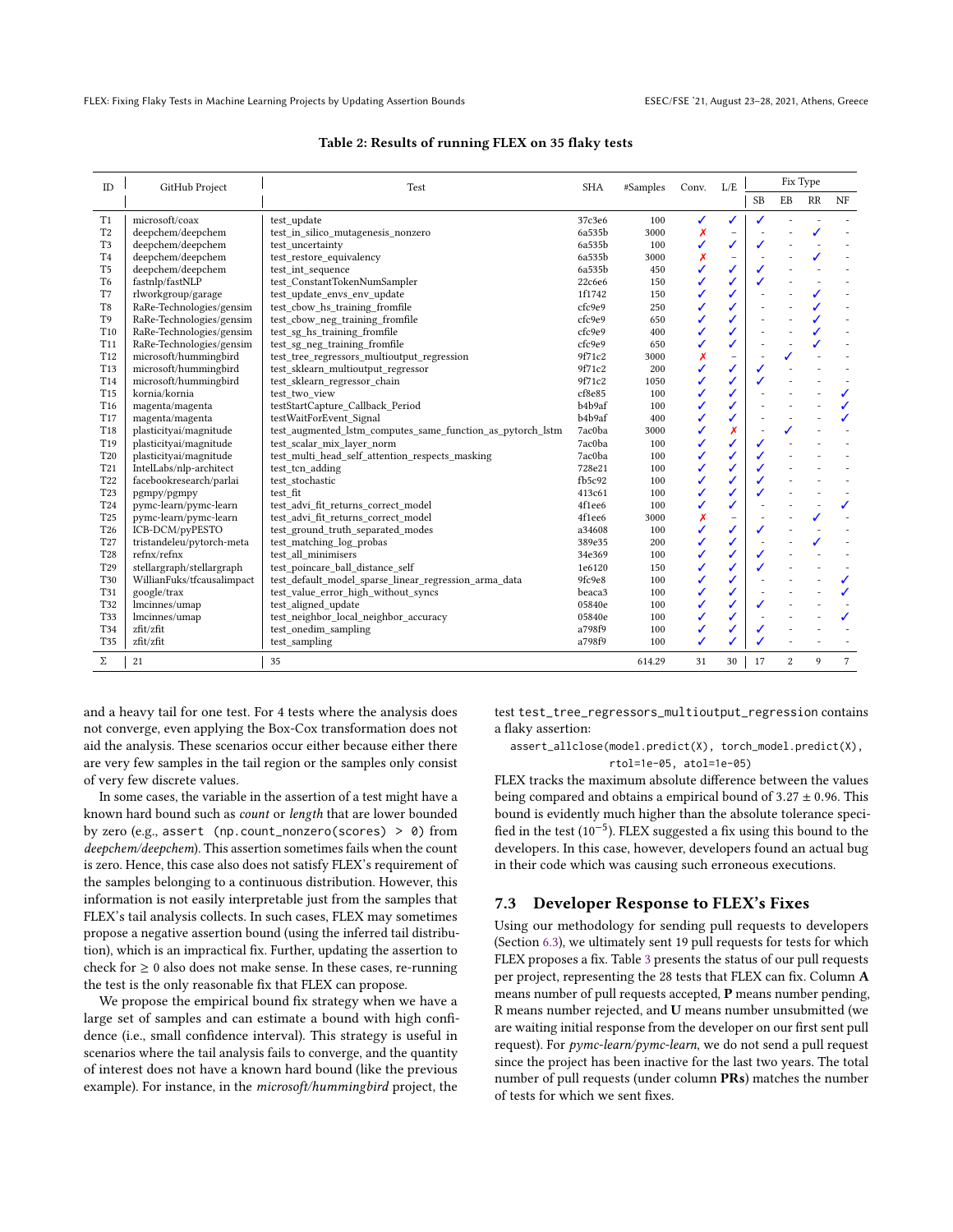<span id="page-9-0"></span>ESEC/FSE '21, August 23-28, 2021, Athens, Greece Saikat Dutta, August Shi, and Sasa Misailovic

Table 3: Pull Requests

| Project                       | <b>Tests</b> | PRs | A        | P              | R              | U              |
|-------------------------------|--------------|-----|----------|----------------|----------------|----------------|
| $coax$ -dev/ $coax[11]$       | 1            | 1   | 1        | $\Omega$       | $\Omega$       | 0              |
| deepchem/deepchem[15]         |              | 1   | $\Omega$ | 1              | $\Omega$       | 3              |
| fastnlp/fastNLP[24]           |              | 1   | 1        | $\Omega$       | $\Omega$       |                |
| rlworkgroup/garage[28]        |              |     | 1        | $\Omega$       | 0              |                |
| RaRe-Technologies/gensim[29]  | 4            |     | $\Omega$ | $\Omega$       | 1              | 3              |
| microsoft/hummingbird[39-41]  | 3            | 3   | 1        | $\Omega$       | $\overline{c}$ | 0              |
| plasticityai/magnitude[50]    | 3            | 1   | $\Omega$ | 1              | $\Omega$       | $\overline{c}$ |
| IntelLabs/nlp-architect[55]   | 1            | 1   | $\Omega$ | $\Omega$       | 1              |                |
| facebookresearch/parlai[60]   |              | 1   | 1        | $\Omega$       | $\Omega$       |                |
| pgmpy/pgmpy[62]               |              | 1   | 1        | $\Omega$       | 0              | 0              |
| ICB-DCM/pyPESTO[66]           |              | 1   | 1        | $\Omega$       | $\Omega$       | 0              |
| pymc-learn/pymc-learn         |              | 0   | $\Omega$ | $\Omega$       | 0              |                |
| tristandeleu/pytorch-meta[69] |              | 1   | $\Omega$ | 1              | O              |                |
| refnx/refnx[70]               |              | 1   | $\Omega$ | $\Omega$       | 1              | O              |
| stellargraph/stellargraph[75] |              | 1   | $\Omega$ | 1              | $\Omega$       | 0              |
| lmcinnes/umap[78]             |              | 1   | 1        | $\Omega$       | $\Omega$       | O              |
| zfit/zfit[82, 83]             | 2            | 2   | 1        | $\Omega$       | 1              | 0              |
| $\Sigma$ 21                   | 28           | 19  | 9        | $\overline{4}$ | 6              | 9              |

So far, developers accepted 9 pull requests. 4 pull requests are still pending developer response, and 6 pull requests are rejected. For most of our pull requests, we selected the estimate based on the 99.99th percentile as the new bound of the test. In some cases we use a different percentile after discussion with developers, and we provide the estimates for the other percentiles (Section [6.3\)](#page-7-1). Listing [5](#page-9-1) shows an example of a fix for a test in  $z\frac{fit}{z\text{fit}}$ . For this test, FLEX estimates the extreme percentiles as follows: 90th:  $10^{-5}$ . 95th:  $10^{-6}$ , 99th:  $10^{-7}$ , and 99.99th:  $10^{-8}$ . The original bound is  $10^{-6}$  (shown in red) Initially we submitted the pull request with 10−<sup>6</sup> (shown in red). Initially, we submitted the pull request with the 99.99th percentile as the fix (shown in blue). However, the developers suggested they would prefer the 99th percentile (shown in green) to reduce the flakiness to some extent (compared to the current rate) for now and would later like to investigate into why the computed values are so low.

<span id="page-9-1"></span>

|  | - assert scipy.stats.ks_2samp(x, xns).pvalue > 1e-6 |  |
|--|-----------------------------------------------------|--|
|  | + assert scipy.stats.ks_2samp(x, xns).pvalue > 1e-8 |  |
|  | + assert scipy.stats.ks_2samp(x, xns).pvalue > 1e-7 |  |

Listing 5: Fix for test in  $z\hat{f}$ it/ $z\hat{f}$ it

Of the 6 rejected pull requests, the developers accepted different fixes for the tests. For two of our pull requests to microsoft- /hummingbird [\[40,](#page-11-40) [41\]](#page-11-29), the developers reasoned that our proposed bounds were too large and hence indicative of a real bug in their library. Later on, they proposed a global change for fixing several numerical precision issues in their code, which impacted such tests. For refnx/refnx [\[70\]](#page-11-35), the developer preferred setting the seed instead of changing bounds. For RaRe-Technologies/gensim [\[29\]](#page-11-27), after discussing with the developers, we found that the failures were due to a race condition in the code, and we proposed a different fix that they accepted [\[30\]](#page-11-41). Out of remaining two cases, in one case, for IntelLabs/nlp-architect [\[55\]](#page-11-31), the developers rejected our pull request without providing any reason. For  $z\hat{ft}/z\hat{ft}$  [\[83\]](#page-11-39), the test was already marked flaky and the developers chose not to make any changes.

The positive responses from developers confirm that tuning assertion bounds is a reasonable way to fix flaky tests in these ML projects that deal with randomness (e.g., consider the comments

mentioned in Section [2\)](#page-1-0). The developers from microsoft/hummingbird, while accepting one of our initial pull requests, also confirmed that they rely on their intuition to manually set such bounds: "...For the moment we manually set a 'reasonable' value for the differences, but having a more 'scientific' way of finding them will be great!". The developers of lmcinnes/umap accepted our pull request and commented "Thanks – the non-deterministic tests are a little annoying at times. I appreciate the effort you went to to ensure this won't trip accidentally". These positive responses show a practical value of FLEX's systematic approach for determining assertion bounds.

# 8 THREATS TO VALIDITY

The projects we use in our evaluation are only a subset of all machine learning applications. We selected these projects by starting with the most popular machine learning libraries and finding their dependent projects. We believe these projects are representative. We also focus on flaky tests that use approximate assertions, found to be a common type of flaky test from prior work [\[19\]](#page-10-1). We detect the flaky tests in these projects through repeated reruns. We use a similar rerun strategy to detect these flaky tests as prior work [\[19\]](#page-10-1). The flaky tests we use are then a lower-bound on the total number of flaky tests, as other flaky tests may require even more reruns to observe some failures. Such tests have a higher chance of flakiness and hence are likely the ones that developers would want to focus on.

Since FLEX builds on several statistical methods and heuristics, there is a possibility of estimating incorrect bounds. As a result we may sometimes over-estimate the bound which may cause the tests to miss some bugs. We minimize this risk by using high significance levels both for individual hypothesis tests and for the algorithm for threshold selection. To increase confidence in the the bug finding ability of the fixed test one can use strategies from the literature, e.g. [\[18\]](#page-10-0). Like other prior work on repairing tests [\[12,](#page-10-13) [13,](#page-10-14) [47,](#page-11-42) [52,](#page-11-43) [81\]](#page-11-44), we assume code under test to be correct, with the implementation matching the intended logic. Ultimately, we send the proposed fixes as pull requests to developers, providing them the statistical evidence of the fixes. We allow the developers, who are more knowledgeable about the code than us, to use the provided evidence to make the final judgment call on how good the proposed fix is.

#### 9 RELATED WORK

Flaky Tests. Luo et al. [\[49\]](#page-11-6) performed the first empirical study on flaky tests, studying open-source projects and determining common root causes for flaky tests. Later work would build upon Luo et al.'s findings, developing techniques to detect specific flaky tests with root causes found from their study, such as due to test-order dependencies [\[27,](#page-11-45) [46\]](#page-11-46), asynchronous waits [\[44\]](#page-11-47), or unordered collections [\[73\]](#page-11-48). However, these prior works focused on flaky tests in traditional software.

Dutta et al. [\[17\]](#page-10-15) performed an empirical study to find common root causes for flaky tests in ML applications. They found that a common cause for flakiness in this domain is algorithmic randomness (e.g., calls to random number generators), both in the application code and the tests. Leveraging these insights, they developed FLASH [\[17\]](#page-10-15) to detect such flaky tests using convergence testing. Our work shows how to fix such flaky tests using EVT and statistical hypothesis tests to update approximate assertion bounds.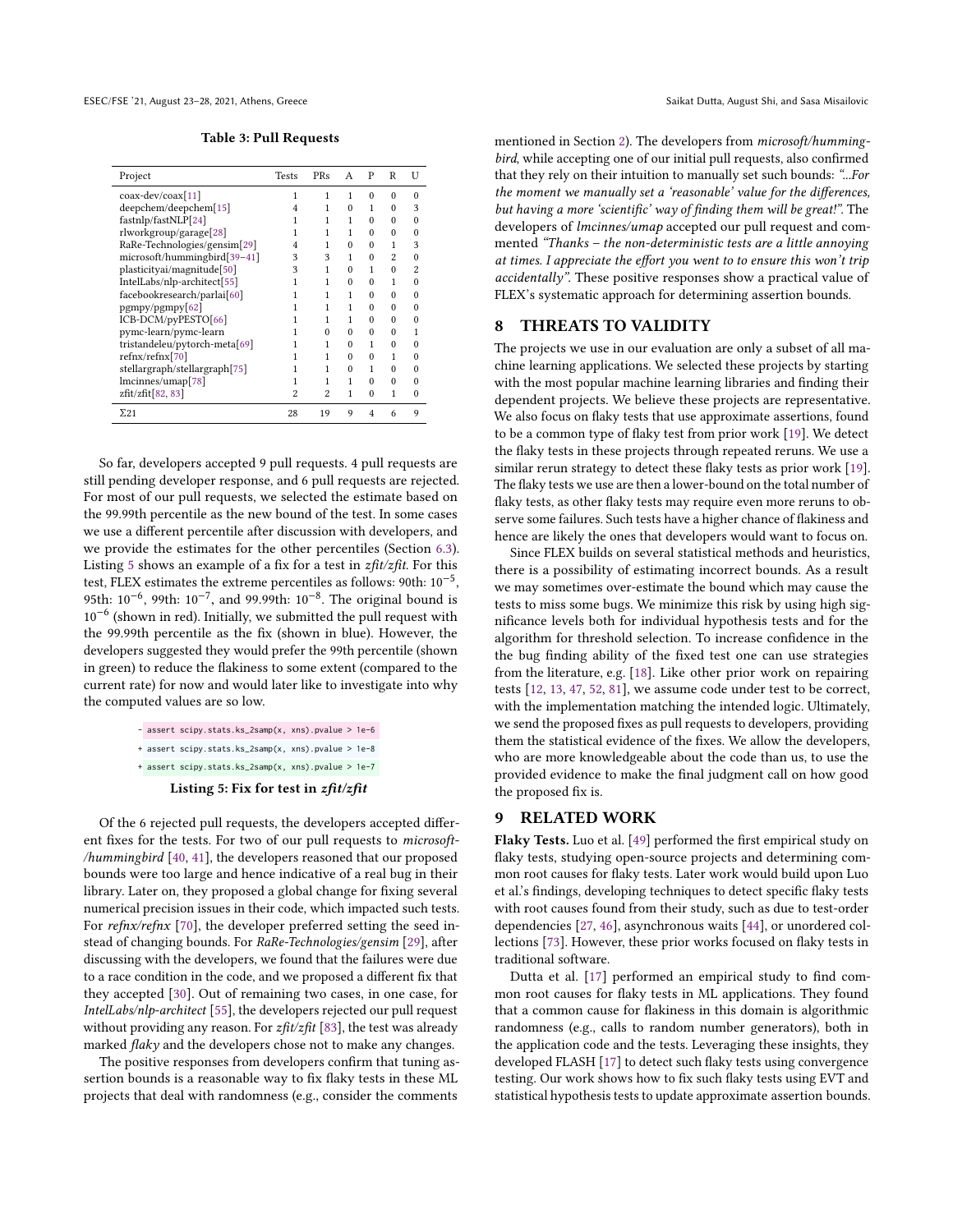Flaky Test Repair. Prior work on test repair generally involves updating assertions after code under test has evolved [\[12,](#page-10-13) [13,](#page-10-14) [47,](#page-11-42) [52,](#page-11-43) [81\]](#page-11-44). The assumption is that the code under test is correct and so test assertions need to match the current implementation. We also make this assumption in our work and propose a technique for adjusting assertions that better match the underlying implementation while reducing flakiness. Recently, there has been work on repairing specific types of flaky tests, such as flaky tests due to test-order dependencies [\[74\]](#page-11-49) or due to unordered collections [\[84\]](#page-11-50). The goal of these techniques is to make flaky tests no longer fail due to their flakiness root cause. Lam et al. [\[45\]](#page-11-51) proposed mitigating flakiness due to asynchronous waits by automatically adjusting wait times as to reduce the chance of tests failing due to waits. We also focus on fixing flaky tests by adjusting assertion bounds, reducing the chance of a flaky test (though not completely eliminating it). We focus on flaky tests with approximate assertions that can fail due to inherent randomness in executing code under test.

TERA [\[18\]](#page-10-0) aims to reduce the time of testing ML projects by changing the algorithm hyper-parameters, which potentially increases the flakiness of tests. TERA is based on Bayesian optimization guided by convergence testing. FLEX instead changes the assertion bounds to reduce flakiness (while not impacting execution time) by leveraging distribution estimation from extreme value theory. Extreme Value Theory (EVT). We rely on EVT [\[14,](#page-10-2) [26,](#page-11-7) [64\]](#page-11-8) to determine tail distributions of the computed values in approximate assertions. While we rely on the Peak Over Threshold (POT) [\[64\]](#page-11-8) method to apply EVT, there are other popular methods as well. Block Maxima Method (BMM) [\[14\]](#page-10-2) uses a given block size B (selected by user) to split the given samples into equally sized blocks and then considers the maximum value in each block. According to the Fisher-Tippet theorem [\[26\]](#page-11-7), this distribution is then guaranteed to converge to a Generalized Extreme Value distribution. The choice of block size  $B$  is often not intuitive and can affect the convergence of the distribution. This method is generally better suited for data with some periodicity, e.g., daily/month weather data/finance data. In our case, the values in the assertions do not exhibit any such periodicity in general, which makes this method less effective. The POT method, on the other hand, considers exceedances over some threshold  $T$  (selected by the user). These exceedance values from the samples then converge to a Generalized Pareto Distribution (GPD) [\[64\]](#page-11-8). This method is better suited to our use case.

Testing of Programs in Presence of Randomness. Machine learning frameworks like TensorFlow [\[76\]](#page-11-12) and PyTorch [\[61\]](#page-11-11) have led to a surge in machine learning based applications. Probabilistic programming has also been gaining in popularity in recent years, leading to the development of numerous probabilistic programming languages [\[9,](#page-10-16) [32,](#page-11-3) [67\]](#page-11-52). Researchers proposed techniques for testing and debugging probabilistic systems [\[17,](#page-10-15) [20,](#page-10-17) [48\]](#page-11-53), machine learning frameworks [\[21,](#page-11-54) [35,](#page-11-55) [37,](#page-11-56) [63,](#page-11-57) [85\]](#page-11-58), and randomized algorithms [\[42\]](#page-11-59) to complement manual test writing. Researchers have also explored techniques for testing randomized or adaptive software [\[2,](#page-10-18) [3,](#page-10-19) [51,](#page-11-60) [72\]](#page-11-61) or analyzing robustness of programs [\[38,](#page-11-62) [56,](#page-11-63) [79,](#page-11-64) [80\]](#page-11-65). However, the advances in efficient automated test generation for these systems has yet to catch up with the speed of application development while capturing the inherent non-determinism and overcoming the lack of reliable oracles in this domain.

## 10 CONCLUSION

We present FLEX, the first tool for automatically fixing tests from machine learning (ML) projects that are flaky due to algorithmic randomness. FLEX analyzes and transforms tests that use approximate assertions to compare actual and expected values that represent the quality of ML results. We leverage statistical methods from Extreme Value Theory to determine the appropriate assertion bounds as to reduce the chance of flaky test failures. We evaluate FLEX on a corpus of 35 tests collected from the latest versions of 21 ML projects. Overall, FLEX identifies and proposes a fix for 28 tests. We sent 19 pull requests, each fixing one test, to the developers. So far, 9 have been accepted by developers. We envision that many future applications will continue to incorporate a degree of randomness. Our goal is to help developers cope with randomness and overcome the lack of reliable testing oracles both in ML and other domains.

# ACKNOWLEDGMENTS

We would like to thank the anonymous reviewers for their valuable feedback for improving the paper. This work was supported in part by NSF, Grants No. CCF-1846354, CCF-1956374, CCF-2008883, CCF-2028861, Microsoft Azure, and Facebook PhD Fellowship.

## **REFERENCES**

- <span id="page-10-9"></span>[1] Anaconda Python 2020. [https://anaconda.org/.](https://anaconda.org/)
- <span id="page-10-18"></span>[2] Andrea Arcuri and Lionel Briand. 2011. A Practical Guide for Using Statistical Tests to Assess Randomized Algorithms in Software Engineering. In ICSE.
- <span id="page-10-19"></span>[3] Andrea Arcuri and Lionel Briand. 2014. A hitchhiker's guide to statistical tests for assessing randomized algorithms in software engineering. STVR (2014).
- <span id="page-10-5"></span>[4] Brian Bader, Jun Yan, Xuebin Zhang, et al. 2018. Automated threshold selection for extreme value analysis via ordered goodness-of-fit tests with adjustment for false discovery rate. The Annals of Applied Statistics (2018).
- <span id="page-10-7"></span>[5] August A Balkema and Laurens De Haan. 1978. Limit distributions for order statistics. I. Theory of Probability & Its Applications (1978).
- <span id="page-10-10"></span>[6] Bazel 2021. [https://bazel.build/.](https://bazel.build/)
- <span id="page-10-4"></span>[7] Eli Bingham, Jonathan P Chen, Martin Jankowiak, Fritz Obermeyer, Neeraj Pradhan, Theofanis Karaletsos, Rohit Singh, Paul Szerlip, Paul Horsfall, and Noah D Goodman. 2019. Pyro: Deep universal probabilistic programming. The Journal of Machine Learning Research (2019).
- <span id="page-10-8"></span>[8] George EP Box and David R Cox. 1964. An analysis of transformations. Journal of the Royal Statistical Society: Series B (Methodological) (1964).
- <span id="page-10-16"></span>[9] Bob Carpenter, Andrew Gelman, Matt Hoffman, Daniel Lee, Ben Goodrich, Michael Betancourt, Michael A Brubaker, Jiqiang Guo, Peter Li, Allen Riddell, et al. 2016. Stan: A probabilistic programming language. JSTATSOFT (2016).
- <span id="page-10-6"></span>[10] Vartan Choulakian and Michael A Stephens. 2001. Goodness-of-fit tests for the generalized Pareto distribution. Technometrics (2001).
- <span id="page-10-11"></span>[11] coax Pull Request:13 2020. [https://github.com/microsoft/coax/pull/13.](https://github.com/microsoft/coax/pull/13 )
- <span id="page-10-13"></span>[12] Brett Daniel, Tihomir Gvero, and Darko Marinov. 2010. On test repair using symbolic execution. In ISSTA.
- <span id="page-10-14"></span>[13] Brett Daniel, Vilas Jagannath, Danny Dig, and Darko Marinov. 2009. ReAssert: Suggesting repairs for broken unit tests. In ASE.
- <span id="page-10-2"></span>[14] Laurens De Haan and Ana Ferreira. 2007. Extreme value theory: an introduction. Springer Science & Business Media.
- <span id="page-10-12"></span>[15] deepchem Pull Request:2408 2020. [https://github.com/deepchem/deepchem/](https://github.com/deepchem/deepchem/pull/2408) [pull/2408.](https://github.com/deepchem/deepchem/pull/2408)
- <span id="page-10-3"></span>[16] Joshua V Dillon, Ian Langmore, Dustin Tran, Eugene Brevdo, Srinivas Vasudevan, Dave Moore, Brian Patton, Alex Alemi, Matt Hoffman, and Rif A Saurous. 2017. Tensorflow distributions. arXiv preprint arXiv:1711.10604 (2017).
- <span id="page-10-15"></span>[17] Saikat Dutta, Owolabi Legunsen, Zixin Huang, and Sasa Misailovic. 2018. Testing probabilistic programming systems. In ESEC/FSE.
- <span id="page-10-0"></span>[18] Saikat Dutta, Jeeva Selvam, Aryaman Jain, and Sasa Misailovic. 2021. TERA: Optimizing Stochastic Regression Tests in Machine Learning Projects. In ISSTA.
- <span id="page-10-1"></span>Saikat Dutta, August Shi, Rutvik Choudhary, Zhekun Zhang, Aryaman Jain, and Sasa Misailovic. 2020. Detecting flaky tests in probabilistic and machine learning applications. In ISSTA.
- <span id="page-10-17"></span>[20] Saikat Dutta, Wenxian Zhang, Zixin Huang, and Sasa Misailovic. 2019. Storm: Program Reduction for Testing and Debugging Probabilistic Programming Systems. In FSE.